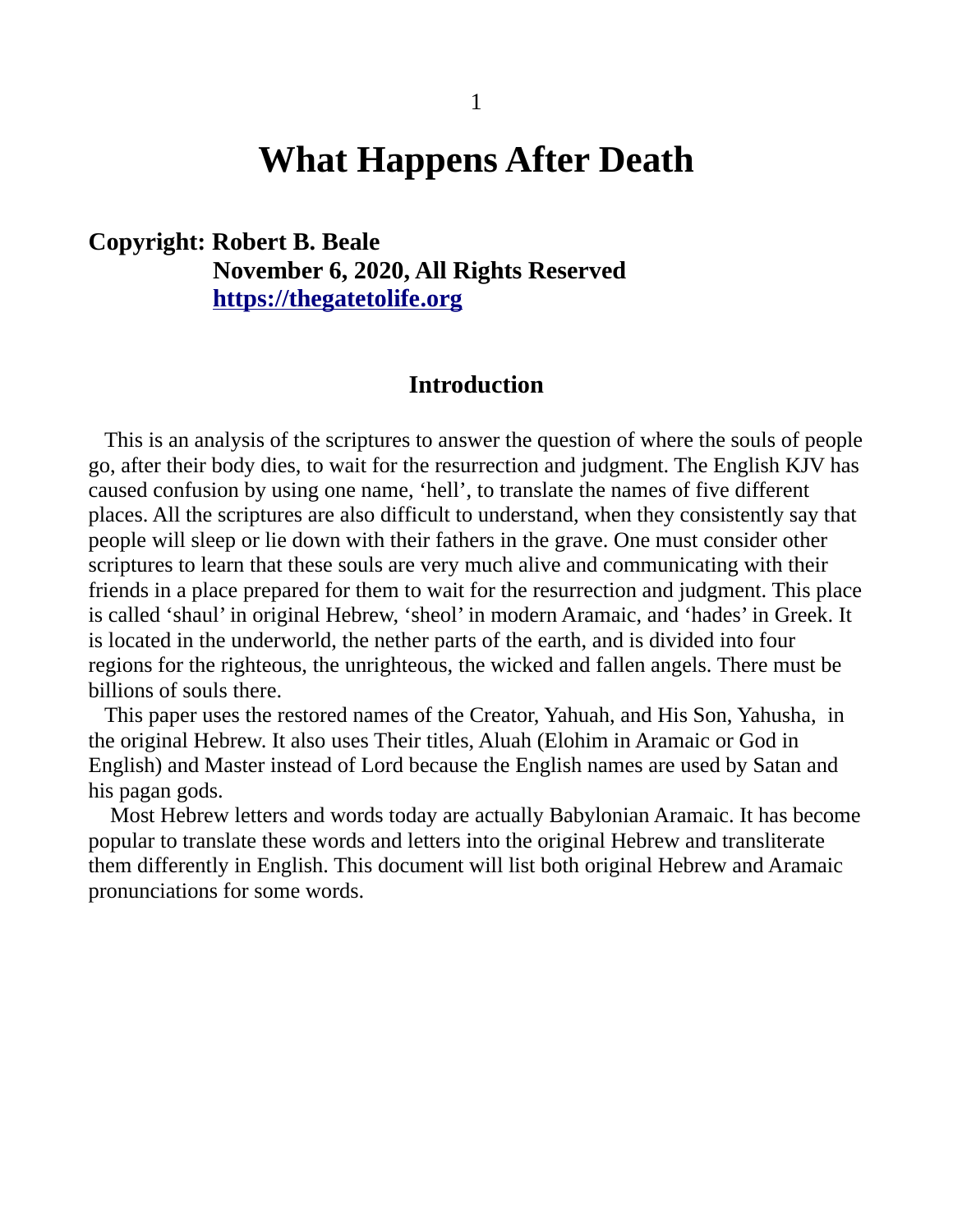## **Table of Contents**

| Tanic di <i>c</i> onitente                                  |                |  |  |
|-------------------------------------------------------------|----------------|--|--|
|                                                             | Page No.       |  |  |
| Introduction                                                | 1              |  |  |
| <b>Table of Contents</b>                                    | $\overline{2}$ |  |  |
| $\mathbf{1}$                                                |                |  |  |
| 1. Summary                                                  | 3              |  |  |
| To Sleep, Lie Down, or Rest with Ancestors in Paradise      | $\overline{4}$ |  |  |
| Lazarus and the Rich Man in Sheol or Hades                  | 5              |  |  |
| Yahusha Visited by Alyahu (Elijah) and Moshah (Moses)       | 5              |  |  |
| Souls Resting Alive in Sheol or Hades                       | 5              |  |  |
| <b>Habitations of Souls After Death</b>                     | 6              |  |  |
| 1 Enoch 22                                                  | 6              |  |  |
| 2 Esdras (Ezra) 7:36                                        | 7              |  |  |
| State of the Dead Waiting for Resurrection and Judgment     | 7              |  |  |
| 2 Esdras 7:75-101                                           | 7              |  |  |
| Paradise of Hades and Heaven                                | 8              |  |  |
|                                                             |                |  |  |
| 2. Souls Waiting for the Resurrection and Judgment          | 10             |  |  |
| A. Hebrew Scriptures                                        | 10             |  |  |
| shaul (sheol), Temporary Dwelling Place of All Living Souls | 10             |  |  |
| 1. sheol. H7585, hell in the KJV, sheol in the NKJV         | 10             |  |  |
| 2. sheol, H7585, grave in the KJV, sheol in NKJV            | 14             |  |  |
| 3. sheol, H7585, pit in the KJV, sheol in the NKJV          | 16             |  |  |
| bowr, - H953, pit, The Abode of the Wicked in Sheol         | 16             |  |  |
| <b>B.</b> Greek New Testament Scriptures                    | 18             |  |  |
| hades – G86, Temporary Dwelling Place of All Living Souls   | 19             |  |  |
| paradeisos – G3857, Paradise of Hades and Heaven            | 20             |  |  |
| gehenna – G1067, Hell, The Abode of the Wicked in Hades     | 21             |  |  |
| tartaroo - G5020, The Lowest Abyss in Hades                 | 22             |  |  |
| 3. Lie Down or Rest in Death                                | 23             |  |  |
| A. Hebrew Scriptures                                        | 23             |  |  |
| shakab – H7901, Sleep as Death (NKJV calls it rest)         | 23             |  |  |
| shakab - H7901, Lie Down or Rest as Death                   | 23             |  |  |
| Lying Down Alive In the Pit After Death                     | 24             |  |  |
| shakab - H7901, lie down<br>sheol $-$ H7585, hell           |                |  |  |
| bowr $-$ H953, pit<br>qeber – H6913, grave                  |                |  |  |
| <b>B.</b> Greek New Testament Scriptures                    | 26             |  |  |
| koimao – G2837, Sleep as Death                              |                |  |  |
| anapauo – Rest in Death                                     | 27             |  |  |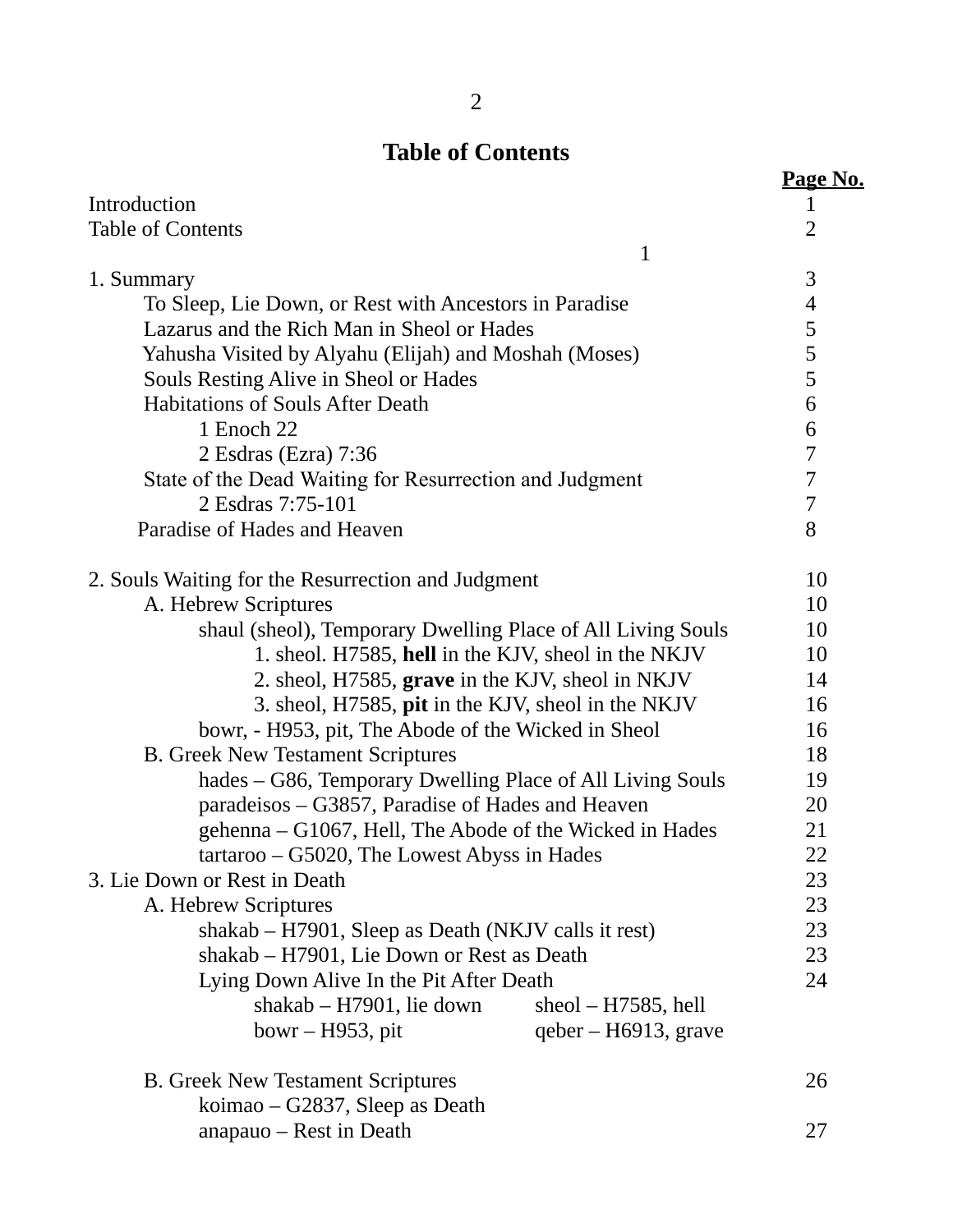#### **1. Summary**

 The King James Bible has caused confusion concerning what happens to people when they die. Most people believe that they will either go to heaven or hell when they die. No one will go to heaven until the first or second resurrection. However, the second resurrection is more than 1000 years in the future. So where are all the people who died over the last 6000 years? Where do the souls of people go when waiting for the resurrection and judgment?

 Believers are taught that their soul sleeps in the grave and knows nothing until the resurrection because there is no place to go except heaven or hell. But the scriptures have examples of the souls of people going to a place in the underworld to wait for the resurrection very much alive. This place is called 'shaul' in Hebrew, 'sheol' in Aramaic, and 'hades' in Greek. This is clearly explained in the books of **1 Enoch 22** and **2 Esdras (Ezra) 7:75-101.** 

 But the English KJV has caused confusion by using the same name, 'hell', for five different places: sheol, hades, abyss, gehenna, and tartaroo. Every one of the occurences of the word hell in the KJV of the old testament is their translation of the word sheol. The NKJV uses the words sheol and hades instead of hell without translating them. The KJV also translates all occurences of hades and gehenna as hell in the New Testament. Both versions also translate sheol as 'grave' and 'pit'. The places called grave, pit, tartaroo, gehenna, abyss, hell fire and hell are actually separate regions within sheol or hades. There is also a pleasant resting place in sheol or hades for the righteous, called paradise or Abraham's bosom. So it is very deceptive to use hell to describe all of sheol or hades.

 The place of hell fire in sheol or hades is also named after the Valley of the son of Hinnom. It is a valley on the south side of Jerusalem, where pagan worshipers would sacrifice their children in the fire. It was also the city dump where the fire is never quenched and the worms never die. It is called Gay Ben Hinnom in Aramaic or Gehenna in Greek.

 To make it more confusing, there are three places in heaven where people go after the resurrection and the judgment. They are the lake of fire for the wicked, outer darkness for the unrepentant believers, and the kingdom of heaven for the righteous. The kingdom of heaven is also called the paradise of Yahuah. The lake of fire is where souls are destroyed. These places sound similar to the regions of sheol or hades. Hell is located within sheol or hades, it will give up all its inhabitants at the resurrection and be destroyed.

 English scriptures use names like sleep, rest, grave, pit, abyss, nether parts of the earth, sheol, hades and hell interchangeably as being synonymous. Going back to the Hebrew and Greek definitions, it becomes clear that these words are describing very different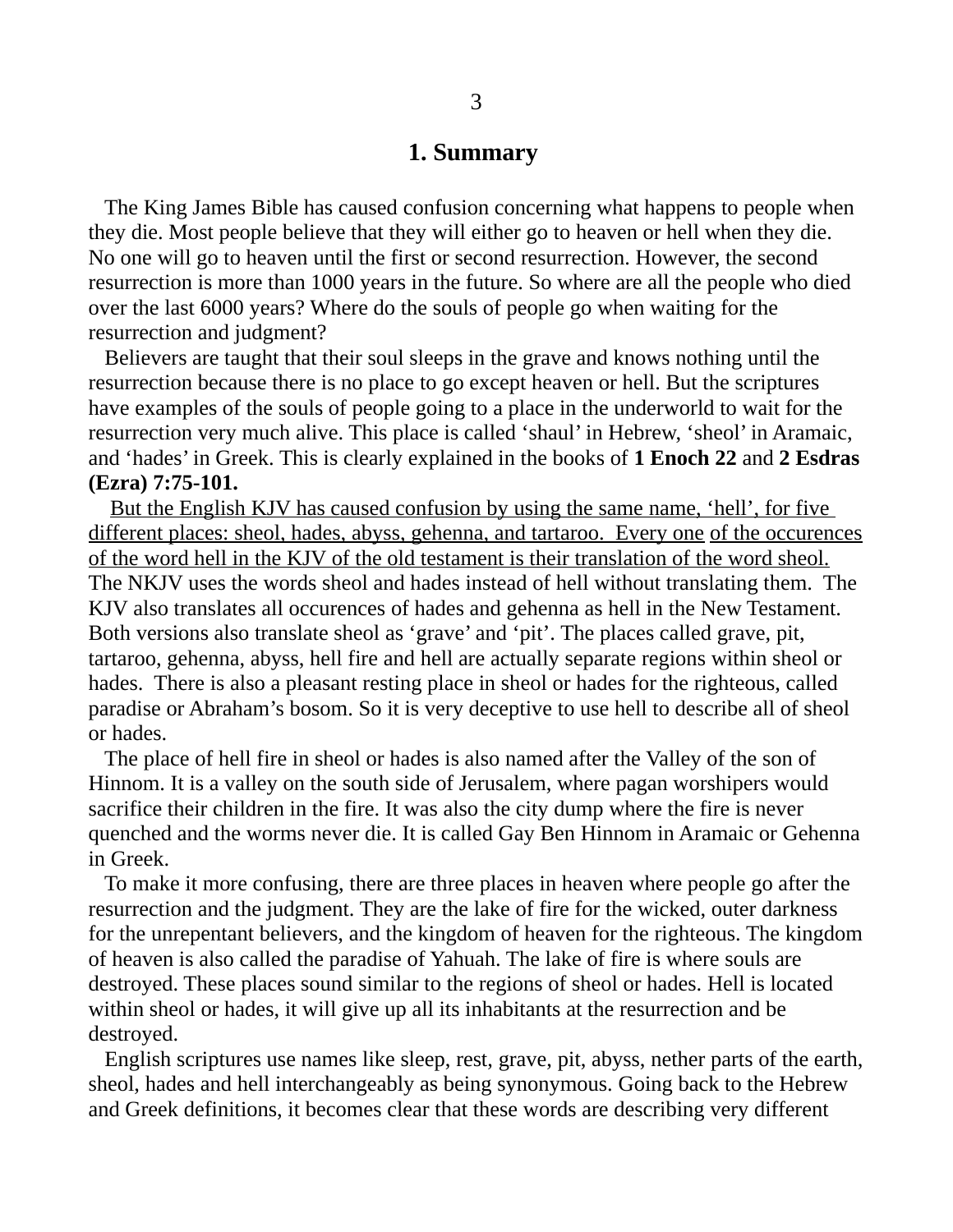places. The correct definitions are clearly explained in Strong's Concordance, so there is no reason that educated teachers should be confused. It is astonishing how the English translators have confused so many excellent teachers of the scriptures.

 The truth is that, when people die, their body is buried or destroyed and returned to dust; and their spirit returns to Yahuah who gave it. However, their soul goes, very much alive to sheol or hades, prepared for them to wait for the resurrection and judgment. Shaul (sheol) or hades is located in the underworld, or the nether parts of the earth, and is divided into four regions. The first is for the righteous, which is called paradise. The second is a place of torment for the unrighteous; and the third and fourth places, called the pit, abyss, or hell fire, are for the wicked, demons and fallen angels. The lowest part of sheol or hades is also called Gay ben Hinnom in Hebrew, and gehenna in Greek. All of these places contain graves for people to sleep in. But they communicate with their friends. These places should not be confused with the lake of fire for eternal punishment. Yahusha is the only one who has ascended into heaven. The righteous will ascend into heaven at the first resurrection very soon. But no one will go to the lake of fire, until after the second resurrection and final judgment, more than 1000 years from now. So everyone is in sheol or hades today; including Adam, Noah, Abraham, David and all the other famous patriarchs.

 The English KJV translation has also created confusion by translating the word 'to lie down' or 'rest', with 'sleep'. This has been corrected in the NKJV. Thus many believe that the soul sleeps for thousands of years without knowing anything until the resurrection. However, the Hebrew and Greek words for 'lie down' and 'rest' are different than the words for 'sleep'. The scriptures say that people will lie down and rest with their ancestors in paradise, if they are righteous. The unrighteous will lie down in graves, in the pit, being tormented mentally, knowing that they will be thrown in the lake of fire after their resurrection and judgment.

#### **To Sleep, Lie Down, or Rest with Ancestors in Paradise**

 The KJV has promoted the mistaken theology that all people 'sleep' in the grave until the resurrection or go to hell. All living souls do sleep or rest in graves in sheol or hades, but they are alive and communicating with each other. Hell is only one region in sheol or hades as a temporary dwelling place for the living souls of the wicked. Righteous and uncircumcised people go to other compartments in sheol or hades as living souls, such as paradise.

 The NKJV corrected the translation to 'rested' without making it clear that they are very much alive and communicating while they are resting in peace and quiet in shaul/sheol or hades, in paradise or hell, with their ancestors.

 The graves are located in all compartments of sheol or hades for the souls to sleep or rest in. The grave is not a hole in the ground. It is more like a bedroom.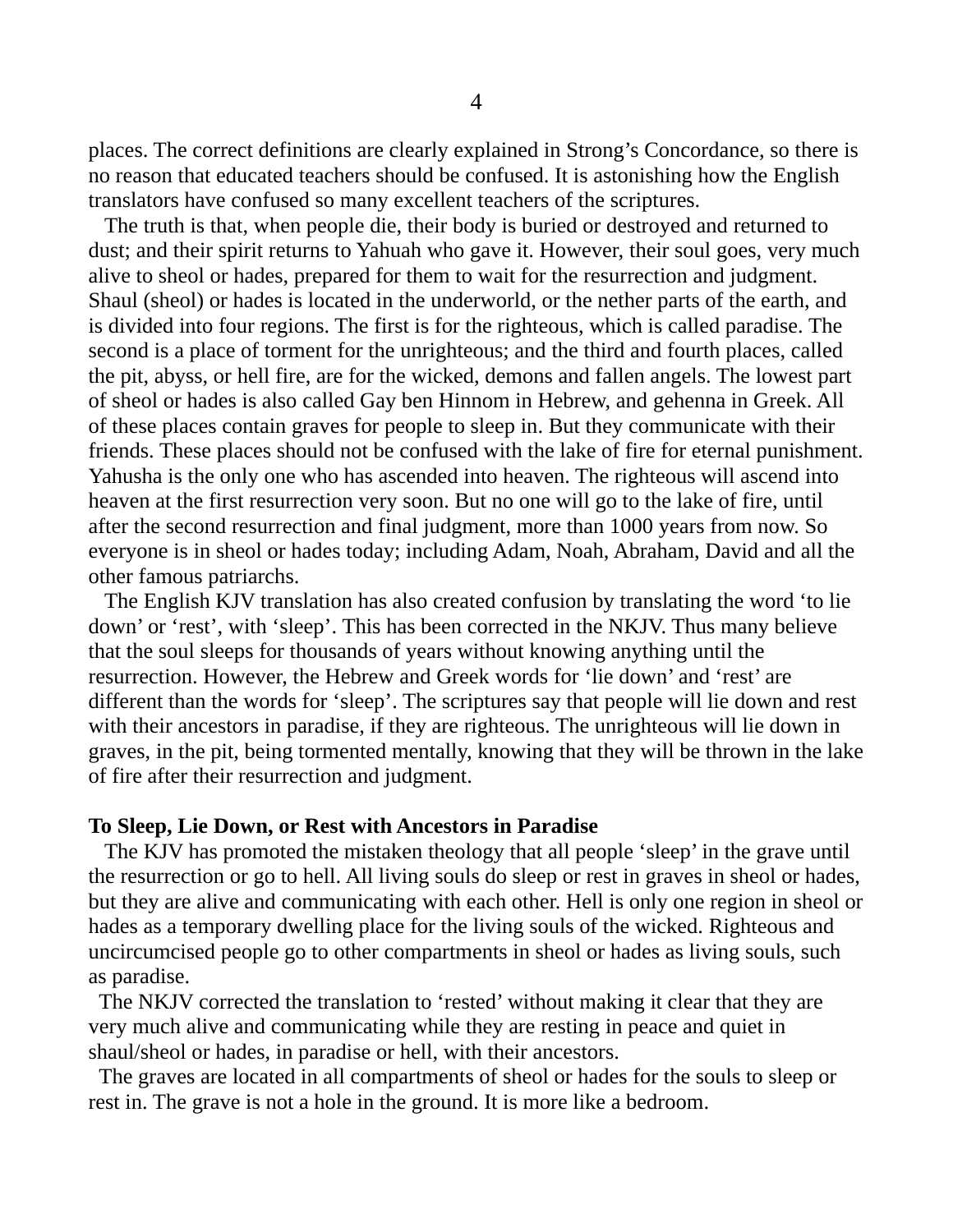#### **Lazarus and The Rich Man in Hades**

 The story of Lazarus and the rich man is an accurate description of where souls go after death. It is also an accurate description of sheol or hades. Because of the confusion caused by the KJV, most believers think the story is just a parable.

**Luke 16:20-26**- "And there was a certain beggar named Lazarus, who was laid at his gate, full of sores and desiring to be fed with the crumbs which fell from the rich man's table. Moreover the dogs came and licked his sores. And it came to pass that the beggar died, and was carried by the angels into **Abraham's bosom**. The rich man also died, and was buried.And **in hell (hades), being in torment,** he lifted up his eyes and saw Abraham afar off and Lazarus in his bosom. And he cried and said, 'Father Abraham, have mercy on me, and send Lazarus that he may dip the tip of his finger in water and cool my tongue; for I am tormented in this flame.' But **Abraham said**, 'Son, remember that you in your lifetime received your good things, and likewise Lazarus evil things; but **now he is comforted and you are tormented.** And besides all this, between us and you there is a great gulf fixed, so that they who would pass from here to you cannot; neither can they pass to us, that would come from there.'

#### **Yahusha Visited by Alyahu (Elijah) and Moshah (Moses)**

 The gospels record that Alyahu and Moshah visited Yahusha in the presence of His disciples. So they were alive and obviously not asleep. They have to be living in the Paradise region of Sheol or Hades, because they have not been resurrected. In **Deuteronomy 31:16**, Yahuah says Moshah will lie down with his fathers. Maybe he is reclining with them at a feast.

**Luke 9:30** - "And behold, two men talked with Him, who were Moshah and Alyahu, who appeared in glory and spoke of His decease, which He was about to accomplish at Jerusalem."

### **Souls Resting Alive in Hades or Sheol**

**Rev 6:9-11 –** "I saw under the alter the beings of those having been slain for the word of Aluah and for the witness which they held, and they cried with a loud voice, saying, 'How long, O Sovereign, made-apart and true, until You judge and avenge our blood on those who dwell on the earth?' And there was given to each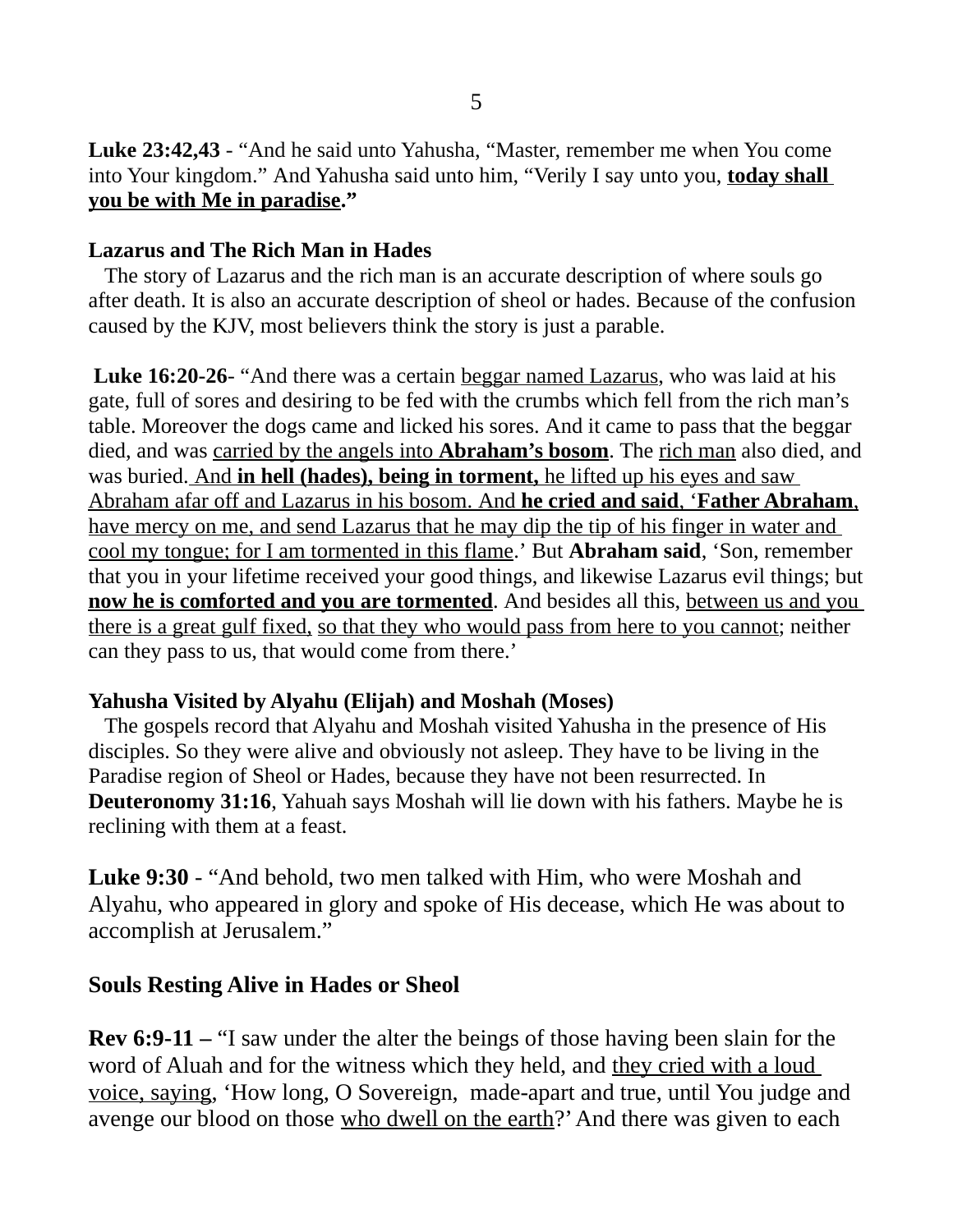one a white robe, and they were told that they should rest a little while longer, until both the number of their fellow servants and their brothers, who would be killed as they were, was completed."

 Clearly, these souls are resting in sheol or hades because the resurrection has not occurred.

#### **Habitations of Souls After Death**

 The books of **Enoch** are quoted more than 100 times in the New Testament alone. They were important scripture until the Pharisees failed to include them in the canon in 100 AD. Enoch has an excellent description of the temporary dwelling places for the souls of dead people who are waiting for the resurrection and judgment. It is in agreement with other scriptures in the Bible that describe souls after death.

 The book of **2 Esdras** (Ezra), was included in the original KJV of the Bible. So it was included in the canon of scripture. It also has a very clear description of where the souls go to wait for the resurrection and judgment

 **1 Enoch 22** - "And I went out to another place west where **there was a mountain and hard rock. And there was in it four hollow places**, deep and wide and very smooth. How smooth are the hollow places and looked deep and dark?

 Then Raphael answered, one of the holy angels who was with me, and said to me: "These hollow places have been created for this very purpose, that the spirits of the souls of the dead should be gathered here, and that **all the souls of the children of men should brought together here. And these places have been made to receive them until their judgment** and until the period appointed, until the great judgment comes on them.'

 **I saw the spirit of a dead man, and his voice went out to heaven** and made petitions. And I asked Raphael the angel who was with me, and I said to him: 'This spirit which petitions; whose is it, whose voice goes up and petitions heaven?' And he answered me saying: '**this is the spirit which went out from Abel,** whom his brother Cain slew, and he makes his suit against him until his offspring is destroyed from the face of the earth, and his offspring are annihilated from among the children of men.' Then I asked, **regarding all the hollow places: 'Why is one separated from the other?'** And he answered me and said to me: 'These three have been made that the spirits of the dead might be separated. **Divisions have been made for the spirits of the righteous, in which there is the bright spring of water. And one for sinners** when they die and are buried in the earth and judgment has not been executed on them in their lifetime. **Here their spirits shall be set apart** in this great pain until the great day of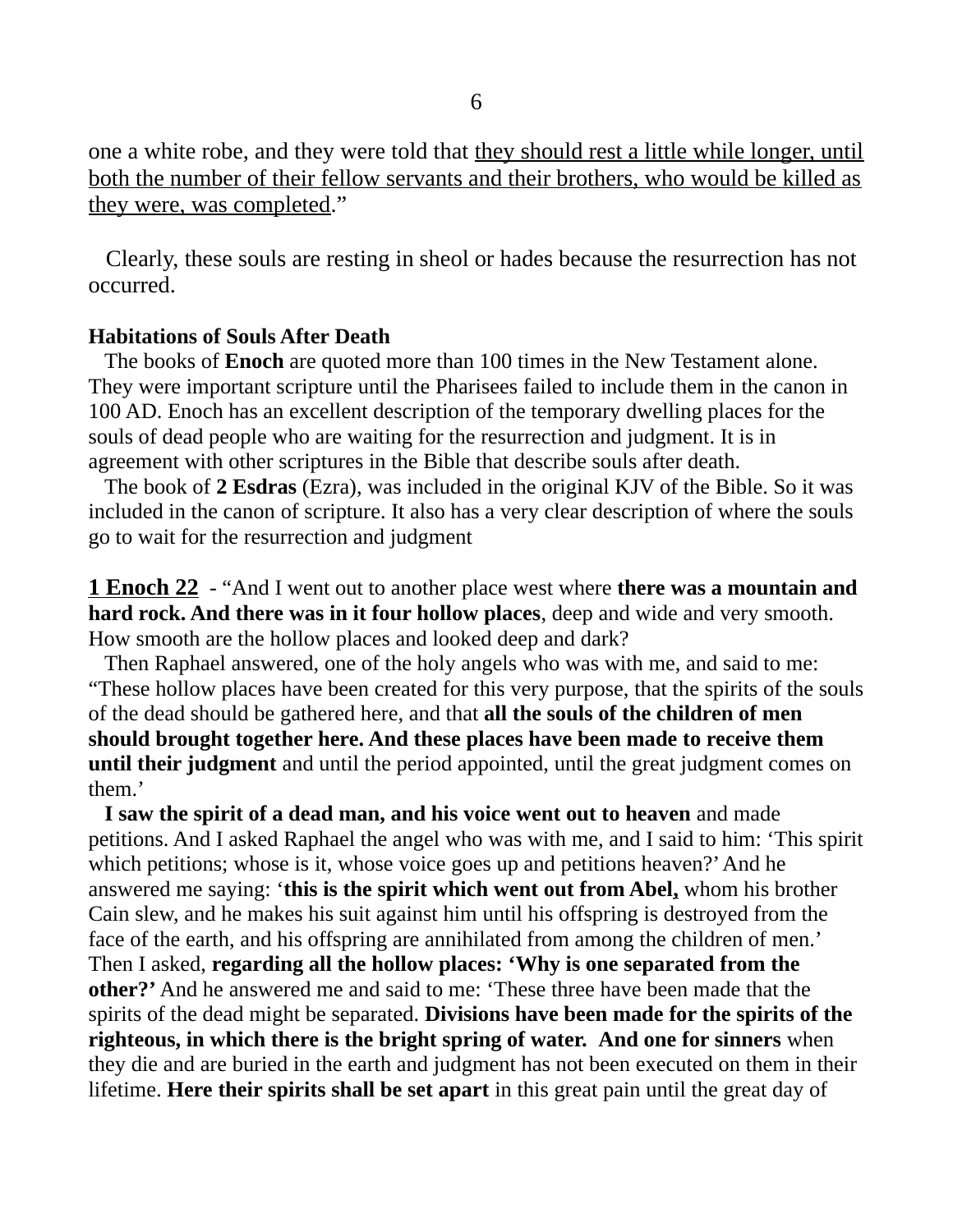judgment and punishment and torment of those who curse for ever and retribution for their spirits. There He shall bind them for ever.

 'And such a division has been made for the spirits of those who make their petitions, who make disclosures concerning their destruction, when they were slain in the days of sinners. **Such has been for the spirits of men who were not righteous but sinners,** who were complete in transgression, and of the transgressors they shall be companions, but their spirits shall not be destroyed in the day of judgment nor shall they be raised from here.'

 Then I blessed Yahuah of glory and said: 'Blessed be my Aluah, Yahuah of righteousness, who rules for ever.'

 **2 Esdras (Ezra) 7:36 –** The **pit of torment** shall appear, and opposite it shall be **the place of rest**; and the **furnace of hell** shall be disclosed, and opposite it the **paradise** of delight.

#### **State of the Dead Waiting for Resurrection and Judgment**

**2 Esdras (Ezra) 7:75-101** – I answered and said, "If I have found favor in your sight, Master, show this also to your servant: whether **after death, as soon as everyone of us yields up the soul, we shall be kept in rest until those times come when you will renew the creation**, or whether we shall be tormented at once?"

He answered me and said, "I will show you that also, but do not include yourself with those who have shown scorn, or number yourself among those who are tormented. For you have a treasure of works stored up with the Most High, but it will not be shown to you until the last times.

 Now concerning death, the teaching is: When the decisive decree has gone out from the Most High that **a person shall die**, as the spirit leaves the body to return again to him who gave it, first of all it adores the glory of the Most High. If it is one of those who have shown scorn and have not kept the way of the Most High, **who have despised his law and hated those who fear God** — such spirits shall not enter into habitations, but shall immediately wander about in torments, always grieving and sad, in seven ways.

 The first way, because they have scorned the law of the Most High. The second way, because they cannot now make a good repentance so that they may live. The third way, they shall see the reward laid up for those who have trusted the covenants of the Most High. The fourth way, they shall consider the torment laid up for themselves in the last days. The fifth way, **they shall see how the habitations of the others are guarded by angels in profound quiet**. The sixth way, they shall see how some of them will cross over[s](https://biblia.com/books/nrsv/2Esd7.75#) into torments. The seventh way, which is worse than all the ways that have been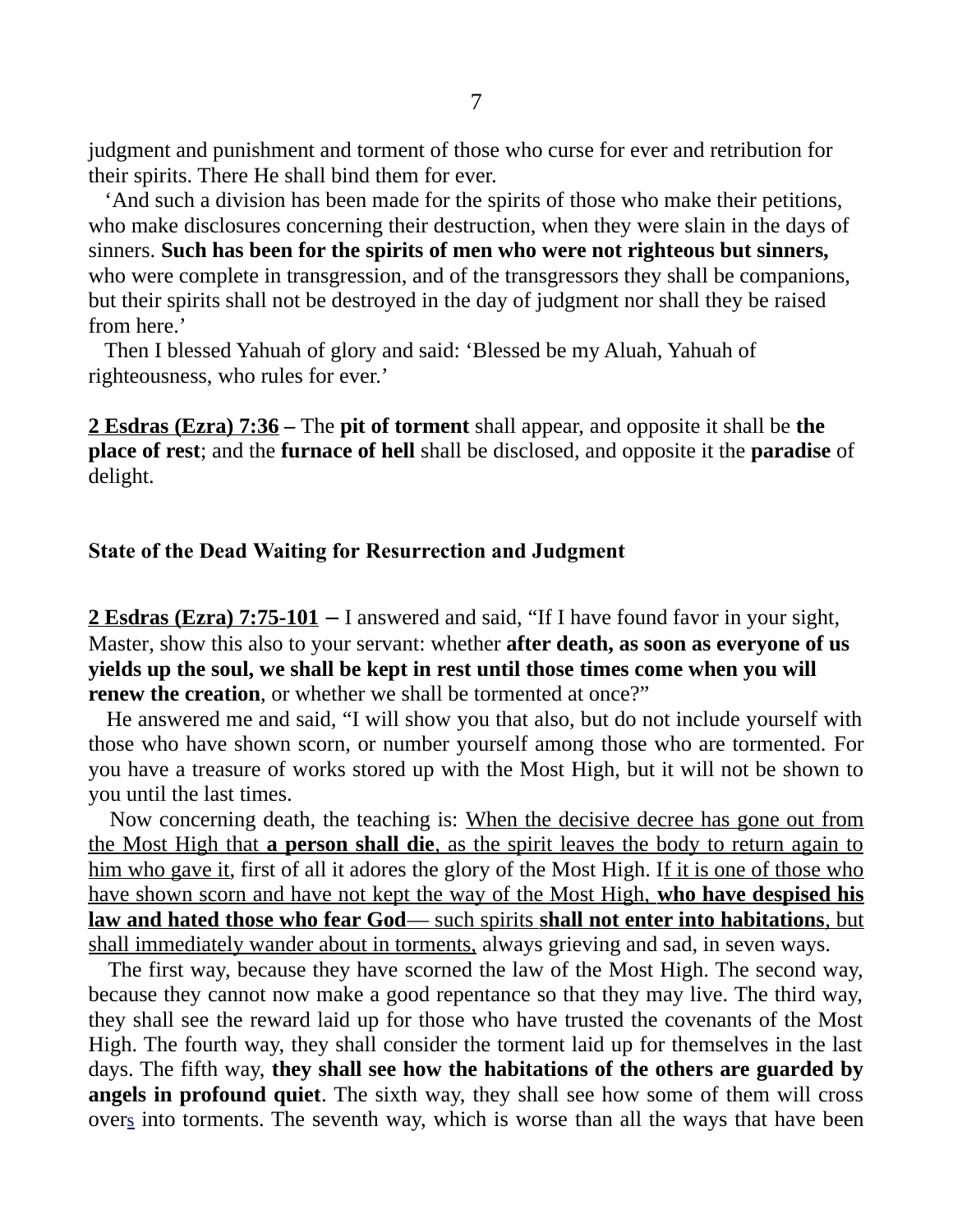mentioned, because they shall utterly waste away in confusion and be consumed with shame, and shall wither with fear at seeing the glory of the Most High in whose presence they sinned while they were alive, and in whose presence they are to be judged in the last times.

 "Now this is the order of **those who have kept the ways of the Most High**, **when they shall be separated from their mortal body** During the time that they lived in it, they laboriously served the Most High, and withstood danger every hour so that they might keep the law of the Lawgiver perfectly. Therefore this is the teaching concerning them: First of all, **they shall see with great joy the glory of him who receives them**, for they shall have rest in seven orders.

 The first order, because they have striven with great effort to overcome the evil thought that was formed with them, so that it might not lead them astray from life into death. The second order, because they see the perplexity in which the souls of the ungodly wander and the punishment that awaits them. The third order, they see the witness that he who formed them bears concerning them, that throughout their life they kept the law with which they were entrusted. The fourth order, **they understand the rest that they now enjoy, being gathered into their chambers and guarded by angels in profound quiet**, and the glory waiting for them in the last days. The fifth order, they rejoice that they have now escaped what is corruptible and shall inherit what is to come; and besides they see the straits and toil from which they have been delivered, and the spacious liberty that they are to receive and enjoy in immortality. The sixth order, when it is shown them how their face is to shine like the sun, and how they are to be made like the light of the stars, being incorruptible from then on. The seventh order, which is greater than all that have been mentioned, because they shall rejoice with boldness, and shall be confident without confusion, and shall be glad without fear, for they press forward to see the face of him whom they served in life and from whom they are to receive their reward when glorified. This is the order of the souls of the righteous, as henceforth is announced; and the previously mentioned are the ways of torment that those who would not give heed shall suffer hereafter."

 Then I answered and said, "Will time therefore be given to the souls, after they have been separated from the bodies, to see what you have described to me?"

He said to me, "**They shall have freedom for seven days**, so that during these seven days **they may see the things of which you have been told, and afterwards they shall be gathered in their habitations."**

#### **Paradise of Hades and Heaven**

 Paradise is the region in sheol or hades where the souls of the righteous live. It is also called Abraham's bosom. The regions of sheol or hades are described in the story of Lazarus and the rich man. Yahusha went there when He was crucified and visited the souls that had died for the previous 4000 years.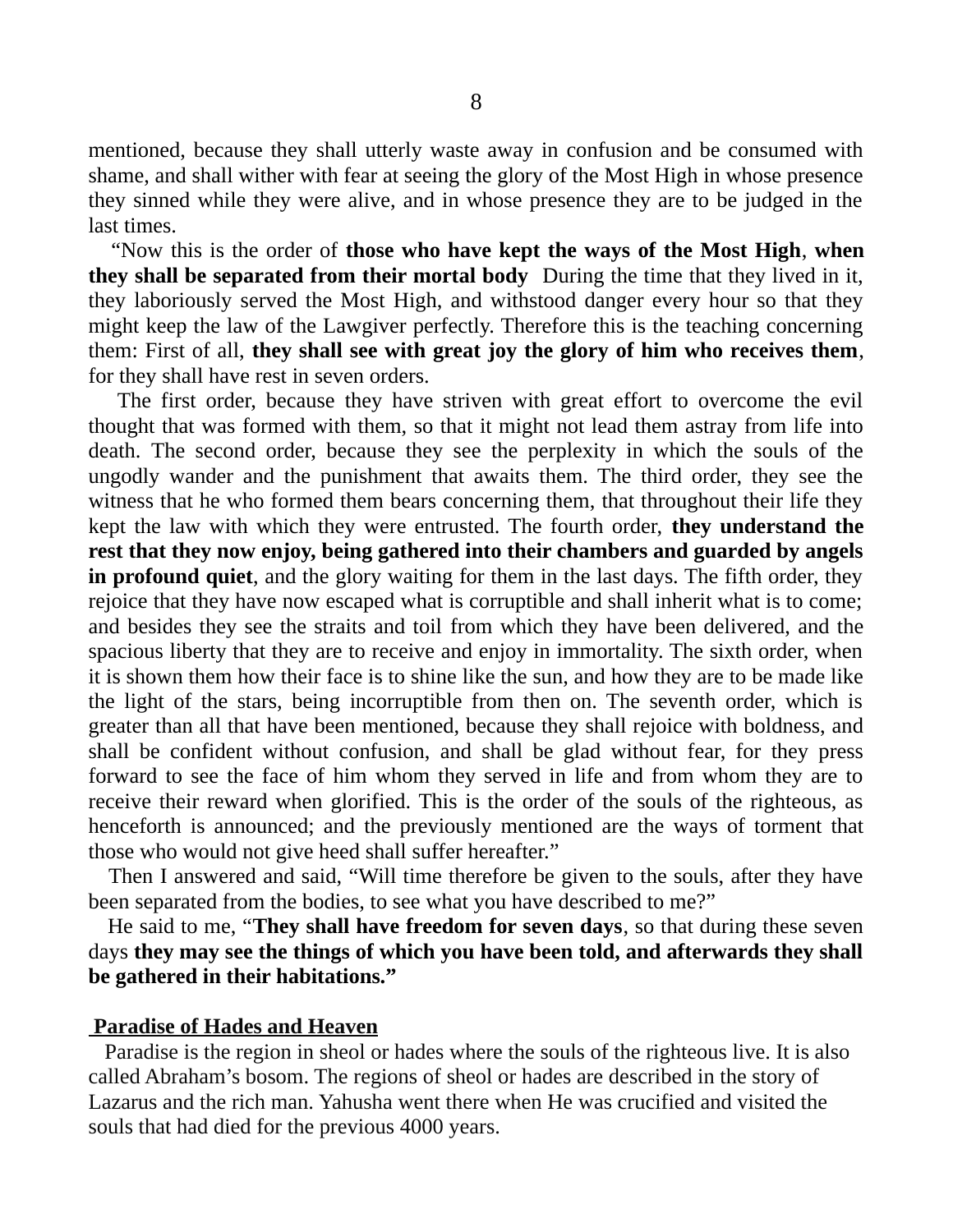Acts 2:31 - "David, foreseeing this, spoke concerning the **resurrection of the Messiah that 'His soul was not left in hades**, neither did His flesh see corruption.' **Luke 23:42,43** - "And he said unto Yahusha, "Master, remember me when You come into Your kingdom." And Yahusha said unto him, "Verily I say unto you, **today shall you be with Me in Paradise."** 

**2 Corinthians 12:2-4** - "I knew a man in the Messiah more than fourteen years ago (whether in the body I cannot tell, or whether out of the body I cannot tell — Aluah knows). Such a <u>one was caught up to **the third heaven**</u>. And I knew such a man (whether in the body or out of the body I cannot tell  $-$  Aluah knows), and how he was caught up into **Paradise**, and heard unspeakable words which it is not lawful for a man to utter.

**Revelation 2:7** - "He that hath an ear, let him hear what the Spirit saith unto the churches. To him that overcomes will I give to eat of the Tree of Life, which is in the midst of the **Paradise of Yahuah.'**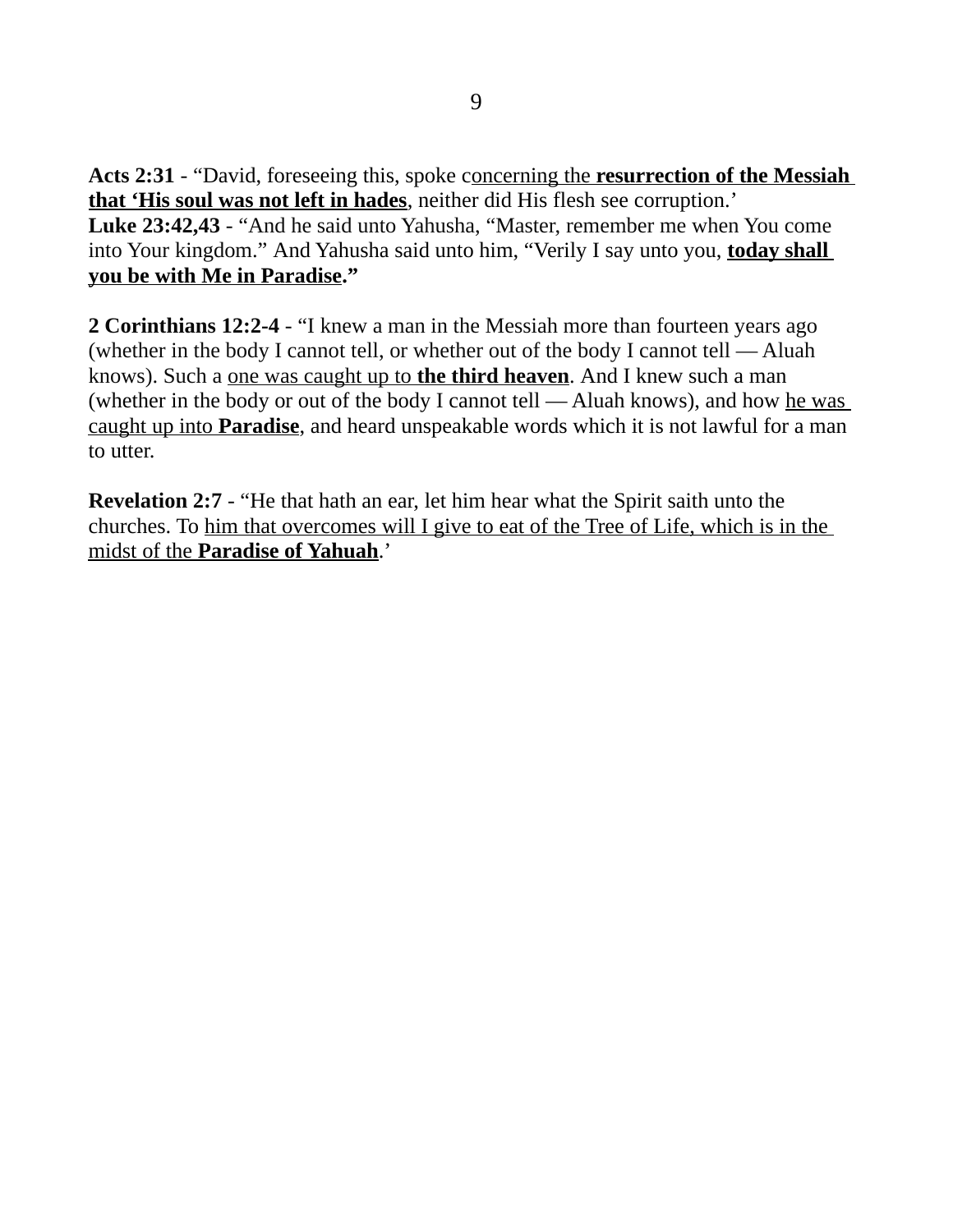## **2. Souls Waiting for the Resurrection and Judgment**

### **A. Hebrew Scriptures**

## **Shaul (Sheol), Temporary Dwelling Place of All Living Souls**

**This is the most deceptive factor in the KJV translation. Every use of the word 'hell' in the KJV is 'sheol' in the Hebrew scriptures.** This is extremely deceptive, because **sheol is also the resting place of the righteous in paradise.** Hell is only one region in sheol. The NKJV corrected this error in many places by just using sheol instead of hell. Both versions also translate sheol as grave, or pit, which are different places in sheol. This is the reason that most people believe that all souls either sleep in the grave or go to hell. But that is clearly not the case since the souls in sheol communicate with each other. Those scriptures in which the NKJV uses sheol instead of hell are highlighted in red.

 Although the scriptures describe the souls as sleeping or resting, scriptures also say that they are very much alive and communicating. The righteous are enjoying paradise, and the uncircumcised are tormented knowing that their future fate is judgment.

#### **1. shaul (sheol) - H7585, hell in the KJV, sheol in the NKJV**

**Deuteronomy 32:22** - "For a fire is kindled in Mine anger, and shall burn unto the **lowest hell**, and shall consume the earth with her increase, and set on fire the foundations of the mountains."

**2 Samuel 22:5,6** - "'When the waves of death compassed me, the floods of ungodly men made me afraid; the sorrows of **hell (sheol)** compassed me about; the snares of death lay ahead of me."

**Job 11:7,8** - "'Can you by searching find out Aluah? Canst you find out the Almighty unto perfection? It is as high as heaven: What can you do? Deeper than **hell (sheol)**: What can you know?"

**Job 26:4-6** - "To whom hast you uttered words? And whose spirit came from you? Dead things are formed from under the waters, and the inhabitants thereof. "**hell (sheol)** is naked before Him, and destruction has no covering.'"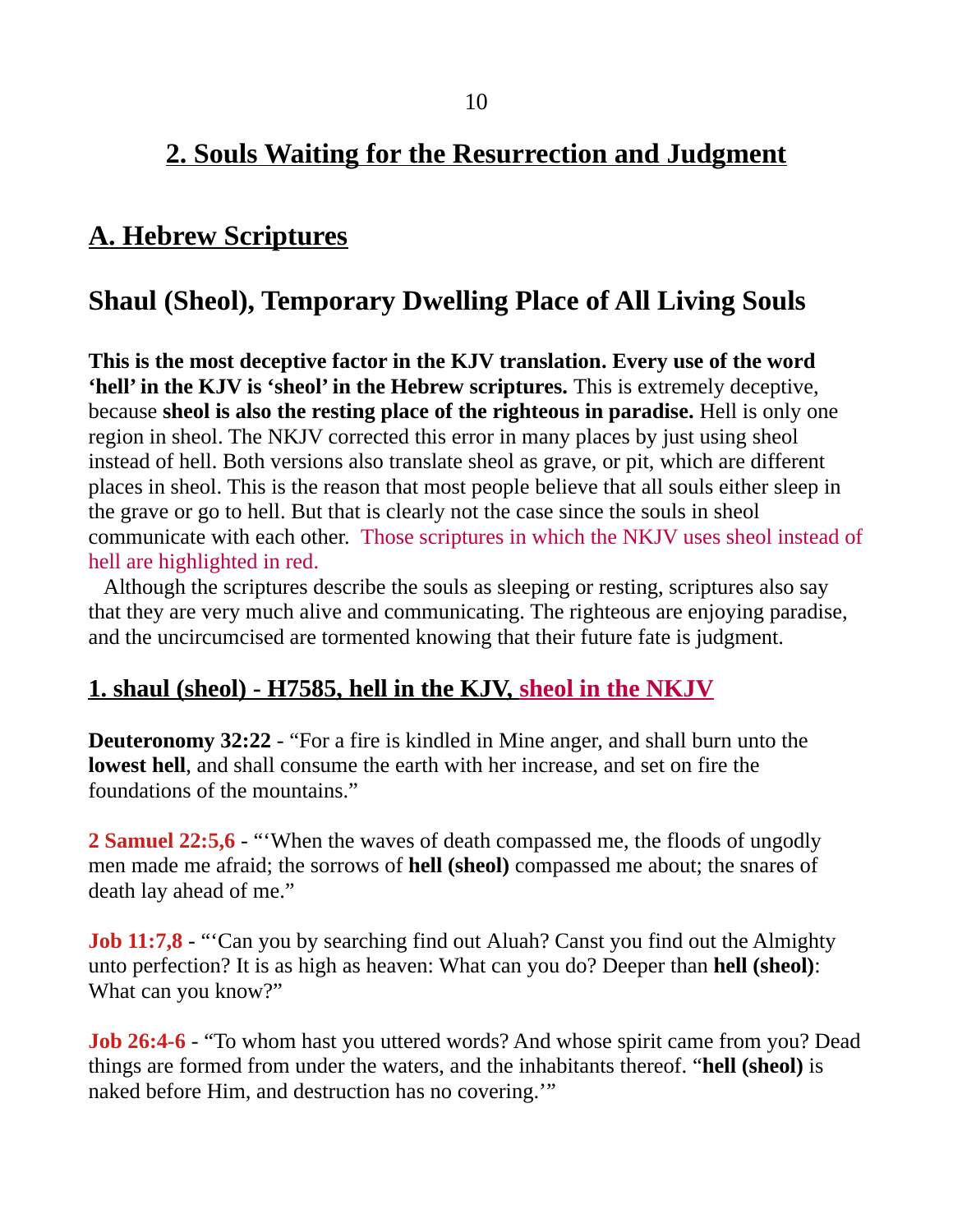**Psalms 16:10** - "Therefore my heart is glad and my spirit rejoices; my flesh also shall rest in hope. For You will not leave my soul in **hell (sheol)**; neither will You suffer Your Holy One to see corruption.

**Psalms 18:4,5** - "The sorrows of death encompassed me, and the floods of ungodly men made me afraid. The sorrows of **hell (sheol)** compassed me about; the snares of death lay before me."

**Psalms 55:15** - "Let death seize upon them, and let them go down alive into **hell (sheol)**; for wickedness is in their dwellings and among them."

**Psalms 86:12,13** - "I will praise You, Yahuah my Aluah, with all my heart, and I will glorify Your name for evermore. For great is Your mercy toward me, and You have delivered my soul from the **lowest hell (sheol)**."

**Psalms 116:3,4** - "The sorrows of death encompassed me, and the pains of **hell (sheol)**  got hold upon me; I found trouble and sorrow." Then I called upon the name of Yahuah: "O Yahuah, I beseech You, deliver my soul!'"

**Psalms 139:7,8** - "Where shall I go from Your Spirit? Or where shall I flee from Your presence? If I ascend up into heaven, You are there; if I **make my bed in hell (sheol)**, behold, You are there."

**Proverbs 5:3,5** - "For the lips of a strange woman drip as a honeycomb, and her mouth is smoother than oil; but her end is as bitter as wormwood, sharp as a two edged sword. Her feet go down to death; her steps take hold on **hell (sheol)**.

**Proverbs 7:5,27** - "keep from the strange woman, from the harlot who flatters with her words. … Her house is the way to **hell (sheol)**, leading down to the chambers of death.

**Proverbs 9:13-18** - "A foolish woman is clamorous; she is simple and knows nothing. For she sits at the door of her house on a seat in the high places of the city, to call passers by who go rightly on their ways: … But he knows not that the dead are there, and that her guests are in the depths of **hell (sheol)**.

**Proverbs 15:11 - "hell (sheol)** and destruction are the concern of Yahuah; how much more then, the hearts of the children of men?"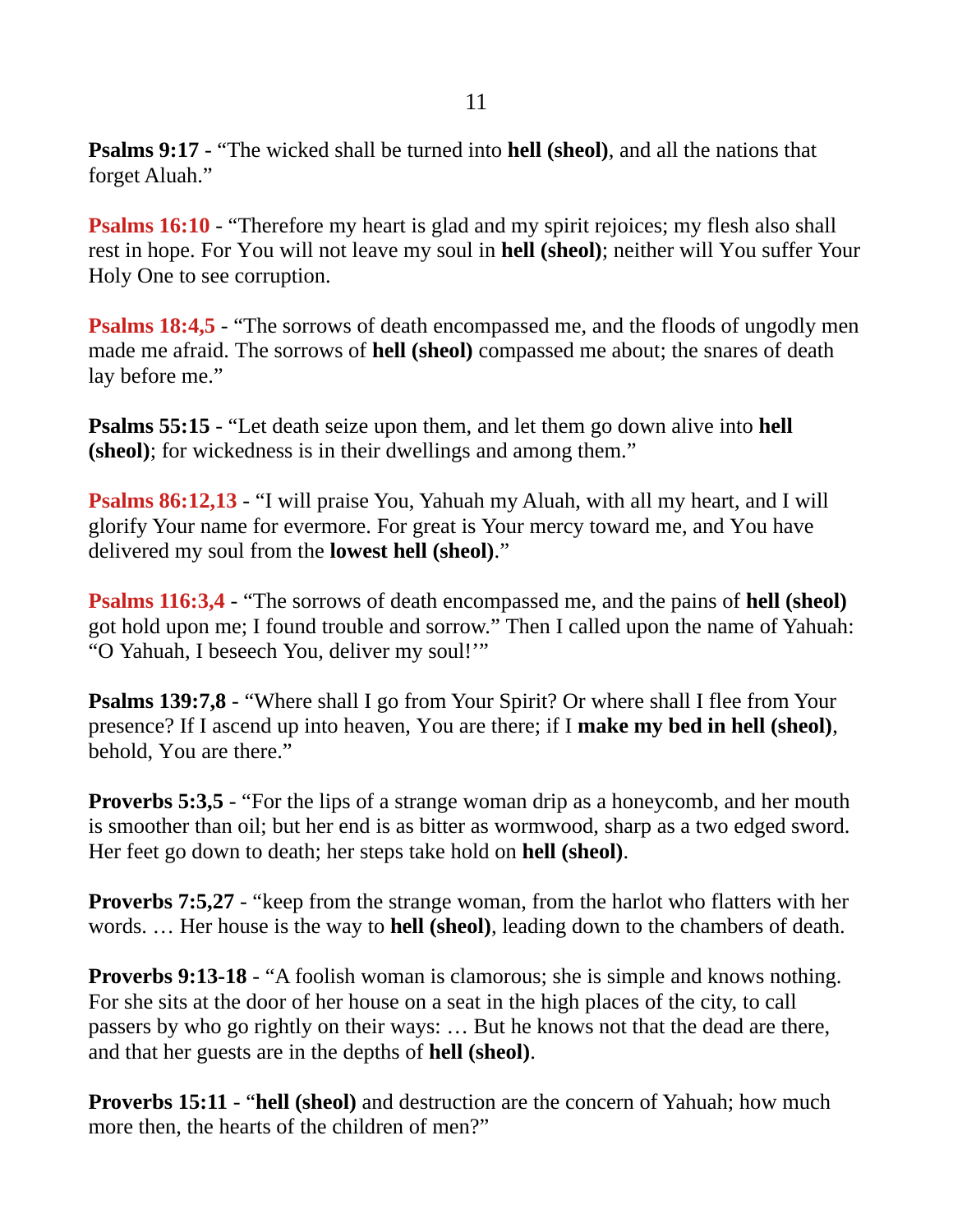**Proverbs 15:24** - "The path of life is upward for the wise, that he may depart from **hell (sheol)** beneath."

**Proverbs 23:14 - "Withhold not correction from the child, for if you beat him with the** rod, he shall not die. You shall beat him with the rod, and shall deliver his soul from **hell (sheol)**.

**Proverbs 27:20** - "**hell (sheol)** and destruction are never full; so the eyes of man are never satisfied."

**Isaiah 5:12,14** - "they regard not the work of Yahuah, neither consider the operation of His hands. … Therefore **hell (sheol)** has enlarged herself, and opened her mouth beyond measure; and their glory and their multitude and their pomp, and he that rejoices, shall descend into it.

**Isaiah 14:7-15** - "The whole earth is at rest and is quiet; they break forth into singing. yes, the fir trees rejoice at you, and the cedars of Lebanon, saying, 'Since you have laid down, no hewer has come up against us.' **hell (sheol)** from beneath is moved for you to meet you at your coming; it stirs up the dead for you, even all the chief ones of the earth; it hath raised up from their thrones all the kings of the nations. **All they shall speak and say unto you:** 'Have you also become weak as we? Have you become like us?' Your pomp is brought down to the **grave (sheol)**, and the noise of your viols; the worm is spread under you, and the worms cover you. "How are you fallen from heaven, O Lucifer, son of the morning! How are you cut down to the ground, who did weaken the nations! For you have said in your heart, 'I will ascend into heaven, I will exalt my throne above the stars of Aluah; I will sit also upon the mount of the congregation, in the sides of the north. I will ascend above the heights of the clouds; I will be like the Most High.' yet you shall be brought down to **hell (sheol)**, to the sides of the **pit (bowr)**.

**Isaiah 28: 14,15,18** - "Therefore hear the word of Yahuah, you scornful men, that rule this people which is in Jerusalem, because you have said, "We have made a covenant with death, and with **hell (sheol)** are we in agreement. When the overflowing scourge shall pass through, it shall not come unto us; for we have made lies our refuge, and under falsehood have we hid ourselves." … And your covenant with death shall be disannulled, and your agreement with **hell (sheol)** shall not stand; when the overflowing scourge shall pass through, then you shall be trodden down by it."

**Isaiah 57:1-3,9** - "**The righteous perish**, and no man lays it to heart; and merciful men are taken away, none considering that the righteous is taken away from the evil to come. He shall enter into peace; **they shall rest in their beds**, each one walking in his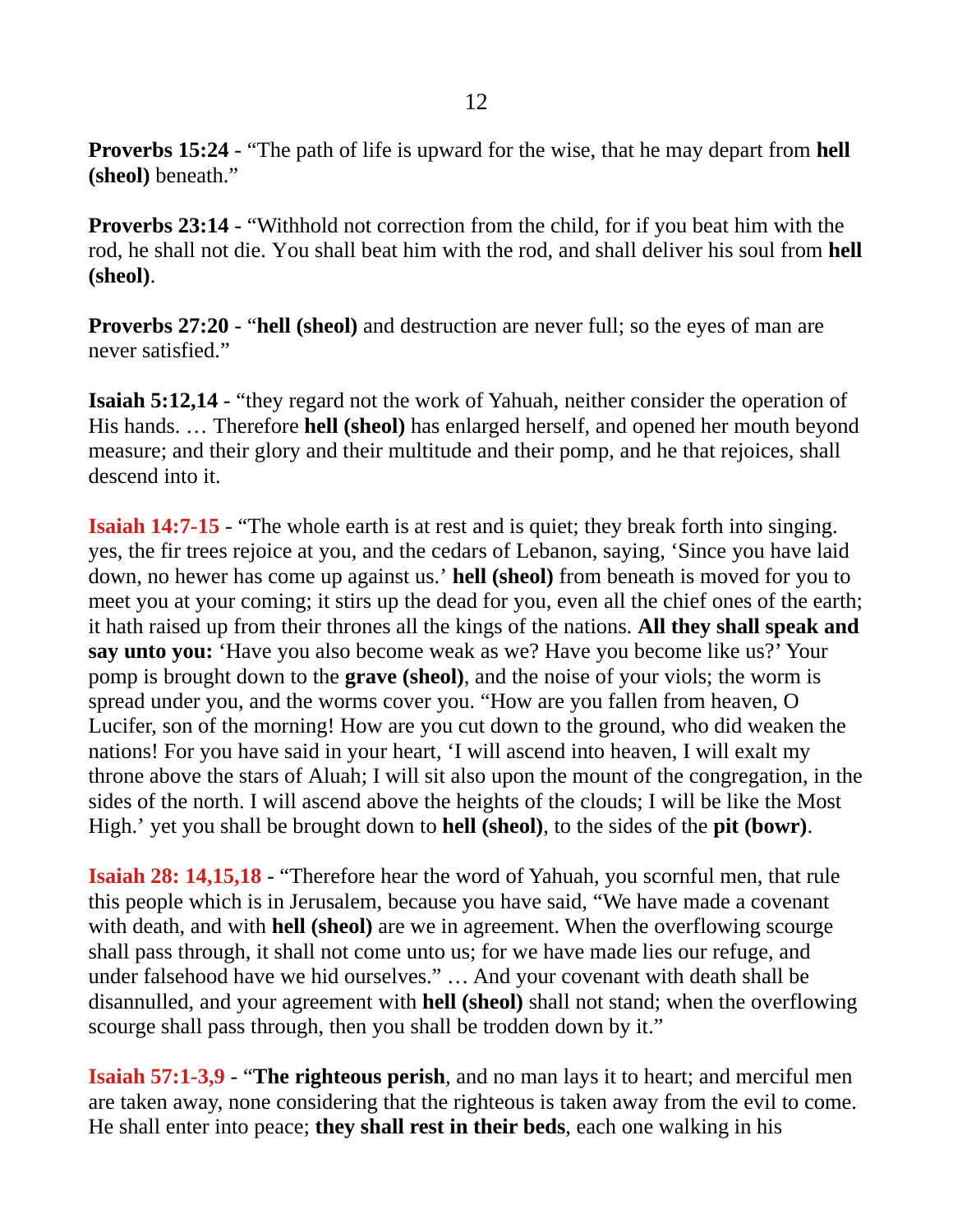uprightness. "But draw near here, you sons of the sorceress, the seed of the adulterer and the whore. … And you went to the king with ointment, and did increase your perfumes, and did send your messengers far off, and did debase Yourself even unto **hell (sheol)**.

**Ezekiel 31:16-18** - "I made the nations to shake at the sound of his fall, when I cast him down to **hell (sheol)** with them that descend into the **pit (bowr)**; and all the trees of Eden, the choice and best of Lebanon, all that drink water, shall be comforted in the **nether parts** of the earth. They also went down into **hell (sheol)** with him unto them that are slain with the sword, and they that were his arm, that dwelt under his shadow in the midst of the heathen. To whom are you thus like in glory and in greatness among the trees of Eden? Yet shall you be brought down with the trees of Eden unto the **nether parts** of the earth. You shall **lie (shakab)** in the midst of the uncircumcised with them that are slain by the sword. "'This is Pharaoh and all his multitude, says Yahuah Aluah.'"

**Ezekiel 32:21** - "The strong among the mighty **shall speak to him out of the midst of hell (sheol)** with them that help him: 'They are gone down; they lie uncircumcised, slain by the sword.'

**Ezekiel 32:27** - "And **they shall not lie (shakab) with the mighty** that are fallen of the uncircumcised, **who are gone down to hell (sheol)** with their weapons of war; and they have laid their swords under their heads, but their iniquities shall be upon their bones, though they were the terror of the mighty in the land of the living.

**Amos 9:1,2** - "I saw Yahuah standing upon the altar, and He said: "Smite the lintel of the door, that the posts may shake, and wound them on the head, all of them; and I will slay the last of them with the sword. He that flees from them shall not flee away, and he that escapes from them shall not be delivered. Though they dig into **hell (sheol)**, there shall My hand take them; though they climb up to heaven, there will I bring them down.

**Jonah 2:2** - "Then **Jonah prayed** to Yahuah his Aluah out of the fish's belly, and said: "I cried by reason of my affliction to my Yahuah, and He heard me. **Out of the belly of hell (sheol)** cried I, and You heard my voice.

**Habakkuk 2:2-5** – "And Yahuah answered me and said: "Write the vision and make it plain upon tablets, that he may run that reads it. For the vision is yet for an appointed time, but at the end it shall speak and not lie. Though it tarry, wait for it, because it will surely come; it will not tarry. Behold, his soul which is lifted up is not upright in him; but the just shall live by his faith. "Yes also, because he transgresses by wine, he is a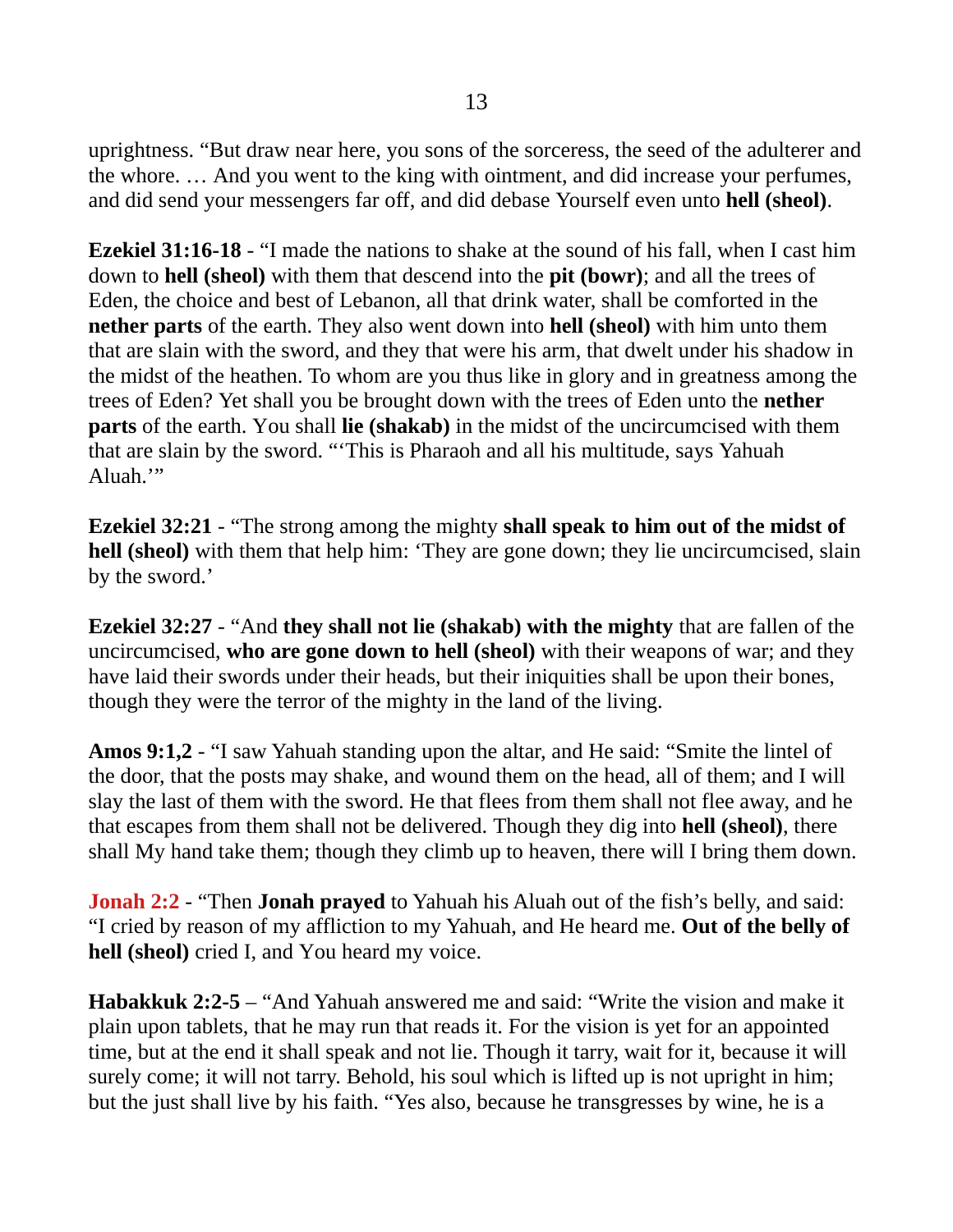proud man, neither keeps at home, who enlarges his desire as **hell (sheol)**, and is as death and cannot be satisfied, but gathers to him all nations, and heaps to him all people.

#### **2. sheol, H7585, translated as grave in KJV and sheol in NKJV**

 The KJV translates sheol as grave, pit or hell. The NKJV uses sheol and also translates it as grave. In the following verses, the use of sheol by NKJV is highlighted in red. Note that sheol is in the nether part of the earth and that the grave, hell and the pit are in sheol.

**Genesis 37:35** - "And Jacob rent his clothes, and put sackcloth upon his loins, and mourned for his son many days. And all his sons and all his daughters rose up to comfort him; but he refused to be comforted, and he said, "For I will go down into the **grave (sheol)** unto my son, mourning." Thus his father wept for him."

**Genesis 42:38** - "And he said, "My son shall not go down with you, for his brother is dead, and he is left alone. If mischief befall him by the way in which you go, then shall you bring down my gray hairs with sorrow to the **grave (sheol)**."

**Genesis 44:29, 31** - "And if you take this also from me, and harm befall him, you shall bring down my gray hairs with sorrow to the **grave (sheol)**.' Now therefore when I come to your servant my father and the lad be not with us, seeing that his life is bound up in the lad's life, it shall come to pass, when he sees that the lad is not with us, that he will die; and your servants shall bring down the gray hairs of your servant our father with sorrow to the **grave (sheol)**."

**1 Samuel 2:6** – ""Yahuah kills and makes alive; He bringeth down to the **grave (sheol)** and bringeth up."

**1 Kings 2:6** - "Do therefore according to your wisdom, and let not his hoary head go down to the **grave (sheol)** in peace."

**1 Kings 2:9** - "Now therefore hold him not guiltless, for you are a wise man and know what you ought to do unto him; but his hoary head bring you down to the **grave (sheol)** with blood."

**Job 7:9** - "As the cloud is consumed and vanishes away, so he that goes down to the **grave (sheol)** shall come up no more."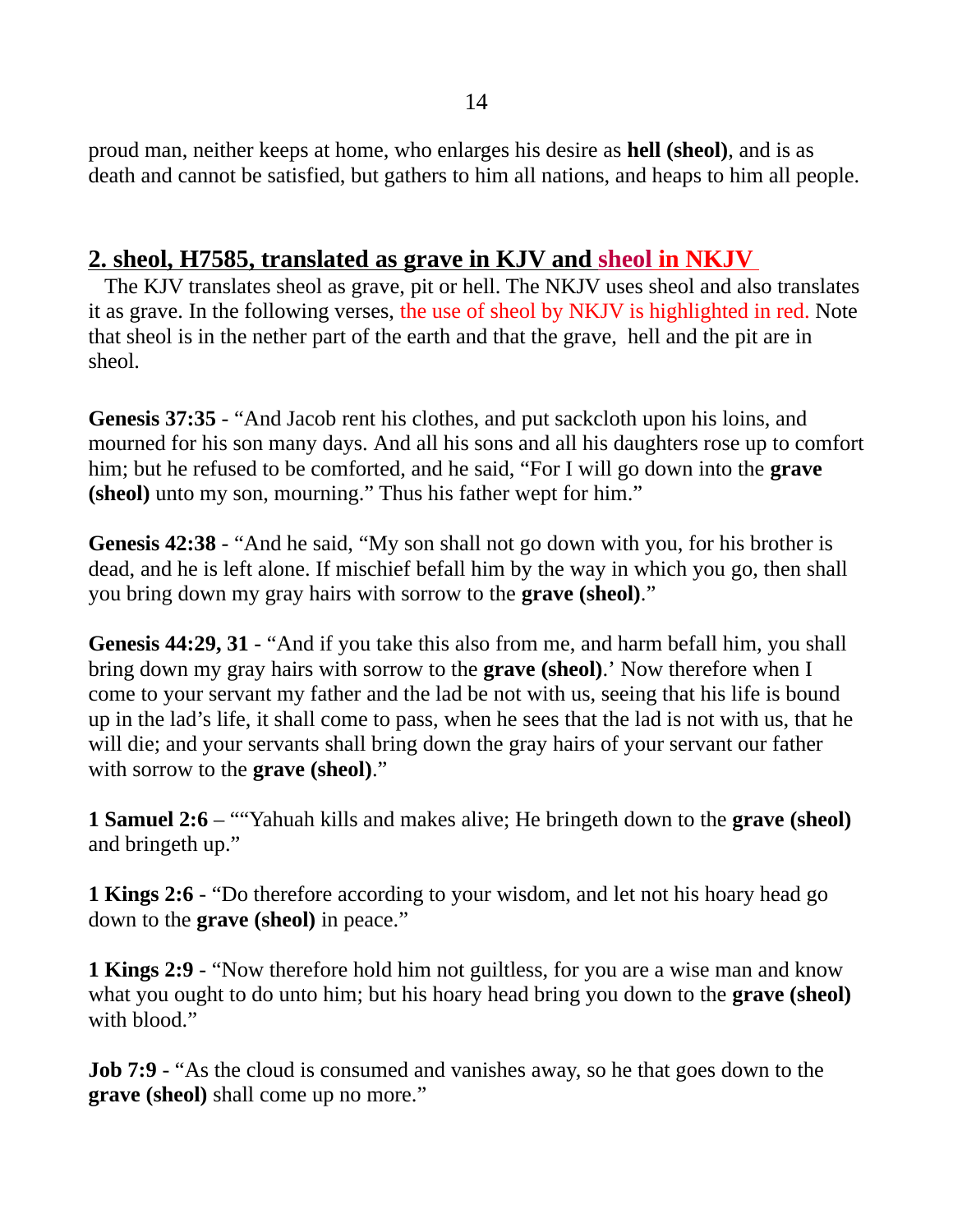**Job 17:13** - "If I wait, the **grave (sheol)** is mine house; I have made my bed in the darkness."

**Job 21:13** - "They spend their days in wealth, and in a moment go down to the **grave (sheol)**."

**Psalm 141:7** - "Our bones are scattered at the **grave's (sheol's)** mouth, as when one cuts and cleaves wood upon the earth."

**Proverbs 1:12** - "let us swallow them up alive as the **grave (sheol)**, and whole, as those that go down to the **pit (bowr)**;"

**Proverbs 30:16** - "There are three things that are never satisfied, yes, four things that say not, "It is enough": the **grave (sheol)**, the barren womb, the earth that is not filled with water, and the fire that says not, "It is enough."

**Ecclesiastes 9:10** - "Whatsoever your hand finds to do, do it with your might, for there is no work, nor device, nor knowledge, nor wisdom in the **grave (sheol)** where you go.

**Songs of Solomon 8:6** - "'Set me as a seal upon your heart, as a seal upon your arm; for love is strong as death; jealousy is cruel as the **grave (sheol)**; the coals thereof are coals of fire, which hath a most vehement flame."

**Isaiah 14:9-11** - "**hell (sheol)** from beneath is moved for you to meet you at your coming; it stirs up the dead for you, even all the chief ones of the earth; it has raised up from their thrones all the kings of the nations. All they shall speak and say unto you: 'Are you also become weak as we? Are you become like unto us?' Your pomp is brought down to the **grave (sheol)**, and the noise of your viols; the worm is spread under you, and the worms cover you.

**Isaiah 38:10** - "The writing of Hezekiah king of Judah when he had been sick and had recovered from his sickness: I said, "In the cutting off of my days I shall go to the gates of the **grave (sheol)**; I am deprived of the residue of my years."

**Isaiah 38:18** - "For the **grave (sheol)** cannot praise You, death can not celebrate You; they that go down into the **pit (bowr)** cannot hope for your truth.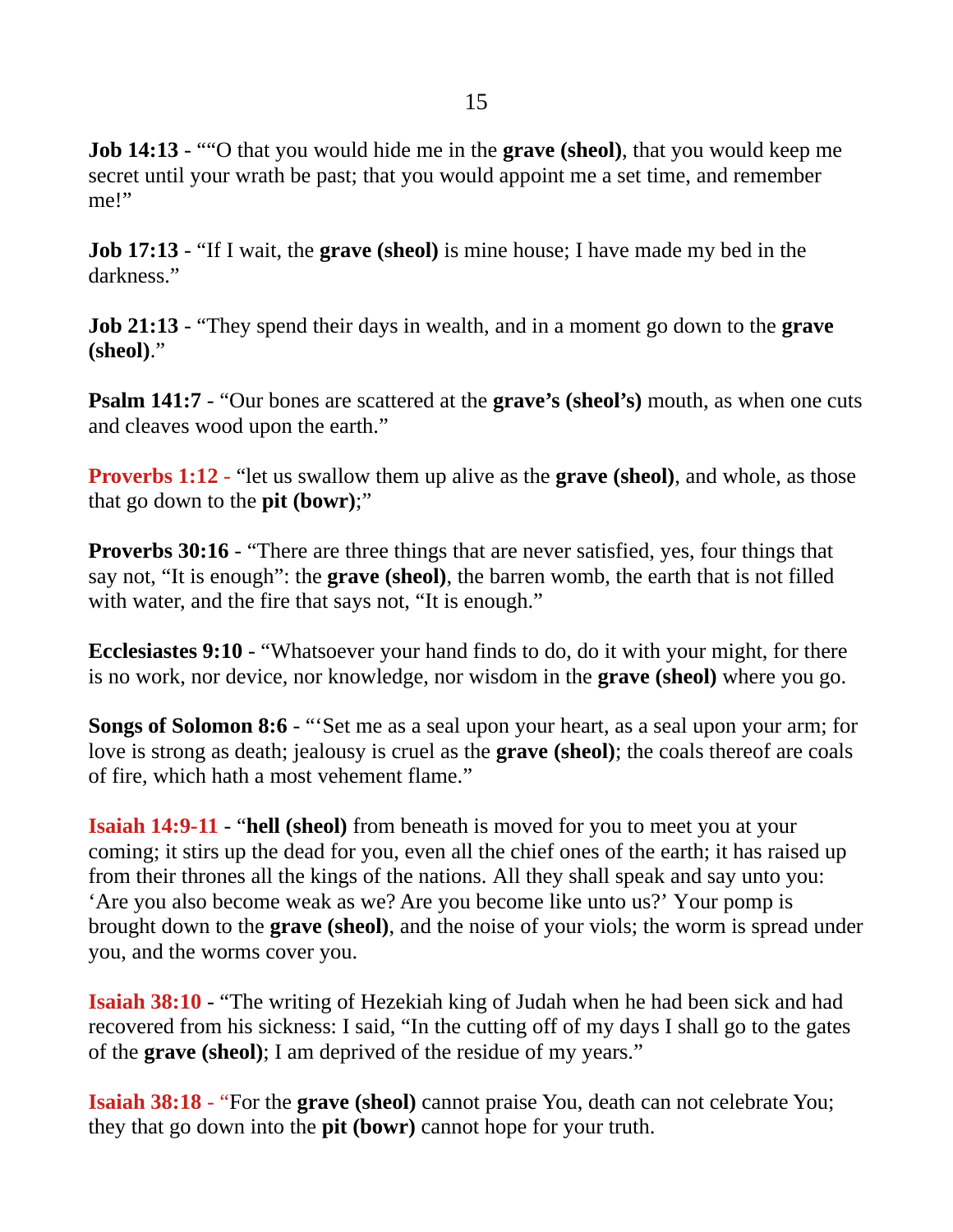**Ezekiel 31:14-16** - "For they are all delivered unto death, to the nether parts of the earth, in the midst of the children of men, with them that go down to the pit. "'Thus says Yahuah Aluah: In the day when he went down to the **grave (sheol)** I caused a mourning. I covered the deep for him, and I restrained the floods thereof, and the great waters were stayed; and I caused Lebanon to mourn for him, and all the trees of the field fainted for him. I made the nations to shake at the sound of his fall, when I cast him down to **hell (sheol)** with them that descend into the **pit (bowr)**; and all the trees of Eden, the choice and best of Lebanon, all that drink water, shall be comforted in the **nether parts** of the earth.

**Hosea 13:14** - "I will ransom them from the power of the **grave (sheol)**; I will redeem them from death. O death, I will be your plagues! O **grave (sheol)**, I will be your destruction! Repentance shall be hid from My eyes."

### **3. sheol, H7585, translated as pit in the KJV and sheol in the NKJV**

**Numbers 16:30-33** - "But if Yahuah makes a new thing, and the earth opens her mouth and swallows them up with all that appertain unto them, and they go down alive into the **pit (sheol)**, then you shall understand that these men have provoked Yahuah." And it came to pass, as he had made an end of speaking all these words, that the ground cleaved asunder that was under them; and the earth opened her mouth and swallowed them up, and their houses and all the men who appertained unto Korah, and all their goods. They and all that appertained to them **went down alive into the pit (sheol)**, and the earth closed upon them; and they perished from among the congregation."

**Job 17:16** - "And where is now my hope? As for my hope, who shall see it? It shall go down to the bars of the **pit (sheol)**, when **our rest together** is in the dust."

### **Bowr, - H953, pit, Abode of the Wicked in Sheol**

The word bowr, H953, is used mostly as a well or hole in the ground. The following verses use the word to describe the place of the souls of the dead in sheol. The pit is the lowest part of sheol, as a place of torment for the wicked. It may also be synonymous with the abyss and hell, or these could be separate compartments in sheol.

**Psalms 30:3** - "O Yahuah, You have **brought up my soul from the grave (sheol): You** have kept me alive, that I should not go down to the pit."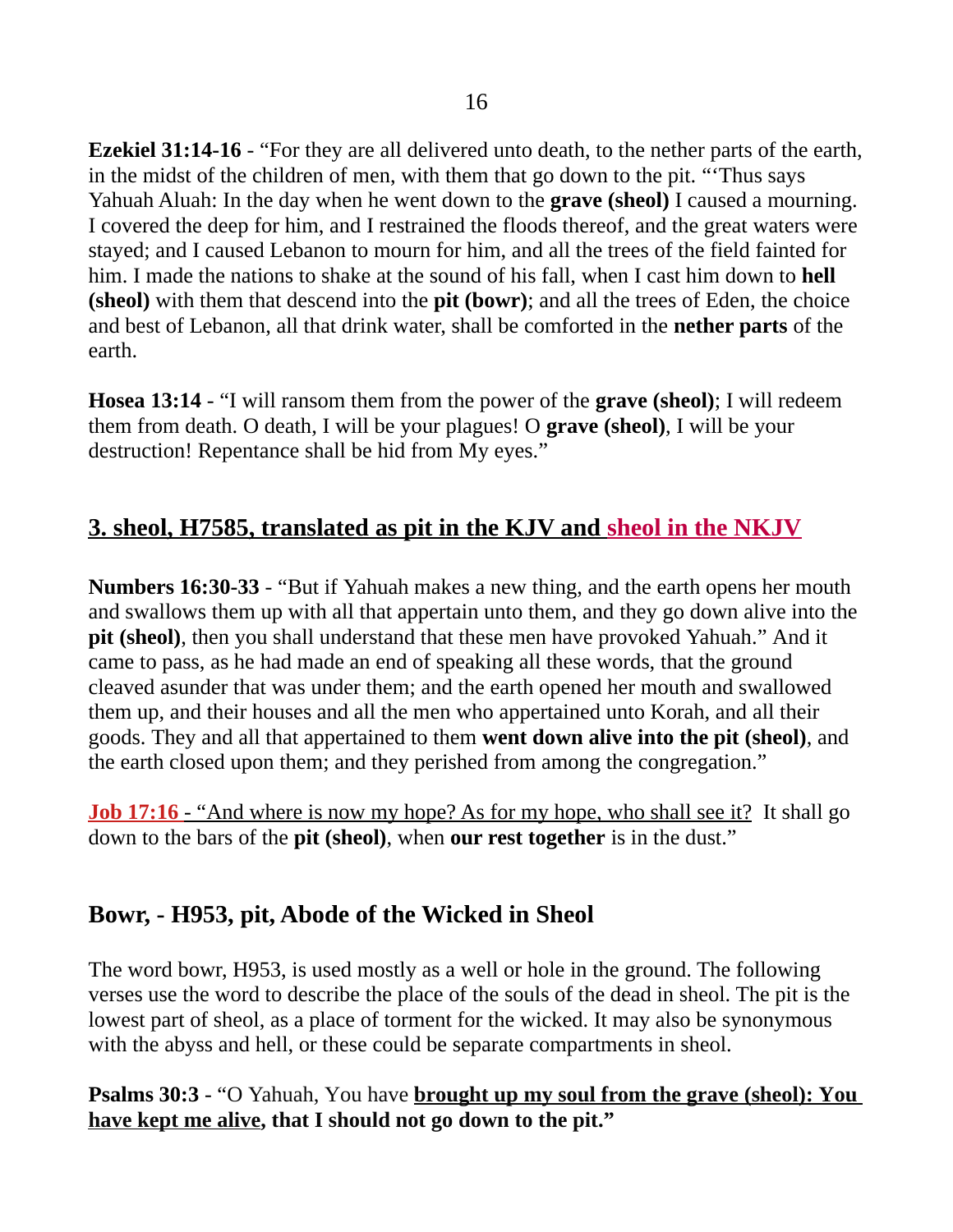**Psalms 88:3,4** - "For my soul is full of troubles, and my life draws nigh unto the **grave (sheol)**. I am counted with them that go down into the **pit**; I am as a man that hath no strength,

**Psalms143:6,7** - "I stretch forth my hands unto You; my soul thirsts after You, as a thirsty land. Selah Hear me speedily, O Yahuah; my spirit fails. Hide not Your face from me, lest I be like them that go down into the **pit**.

**Proverbs 1:11,12** - "Come with us; let us lie in wait for blood, let us lurk privily for the innocent without cause; let us swallow them up alive as the **grave (sheol)**, and whole, as those that go down to the **pit**;

**Isaiah 14:15,16** - "yet you shall be brought down to **hell (sheol)**, to the sides of the **pit**. **They that see you shall narrowly look upon you and consider you, saying**, 'Is this the man that made the earth to tremble, that did shake kingdoms,

**Isaiah24:21,22** - "And it shall come to pass in that day that Yahuah shall punish the host of the high ones that are on high, and the kings of the earth upon the earth. And they shall be gathered together, as prisoners are gathered in the **pit**, and shall be shut up in the prison, and after many days shall they be visited.

**Isaiah 38:17,18** - "Behold, for peace I had great bitterness; but You have in love for my soul delivered it from the **pit** of corruption, for You have cast all my sins behind Your back. For the **grave (sheol)** cannot praise You, death can not celebrate You; they that go down into the **pit** cannot hope for Your truth.

**Lamentations 3:53-59** - "They have cut off my life in the dungeon, and cast a stone upon me. Waters flowed over mine head; then I said, "I am cut off!" I called upon Your name, O Yahuah, out of the **low dungeon**. You have heard my voice: "Hide not Your ear at my breathing, at my cry." You drew near in the day that I called upon You; You said, "Fear not." O Yahuah, You have pleaded the causes of my soul; You have redeemed my life. O Yahuah, You have seen my wrong; judge You my cause.

**Ezekiel 26:19,20** - "'For thus says Yahuah Aluah: When I shall make you a desolate city like the cities that are not inhabited, when I shall bring up the deep upon you and great waters shall cover you, when I shall bring you down with them that descend into the **pit**  with the people of olden times, and shall set you in the **low parts of the earth**, in places desolate of old with them that go down to the **pit**, that you be not inhabited, and I shall set glory in the land of the living"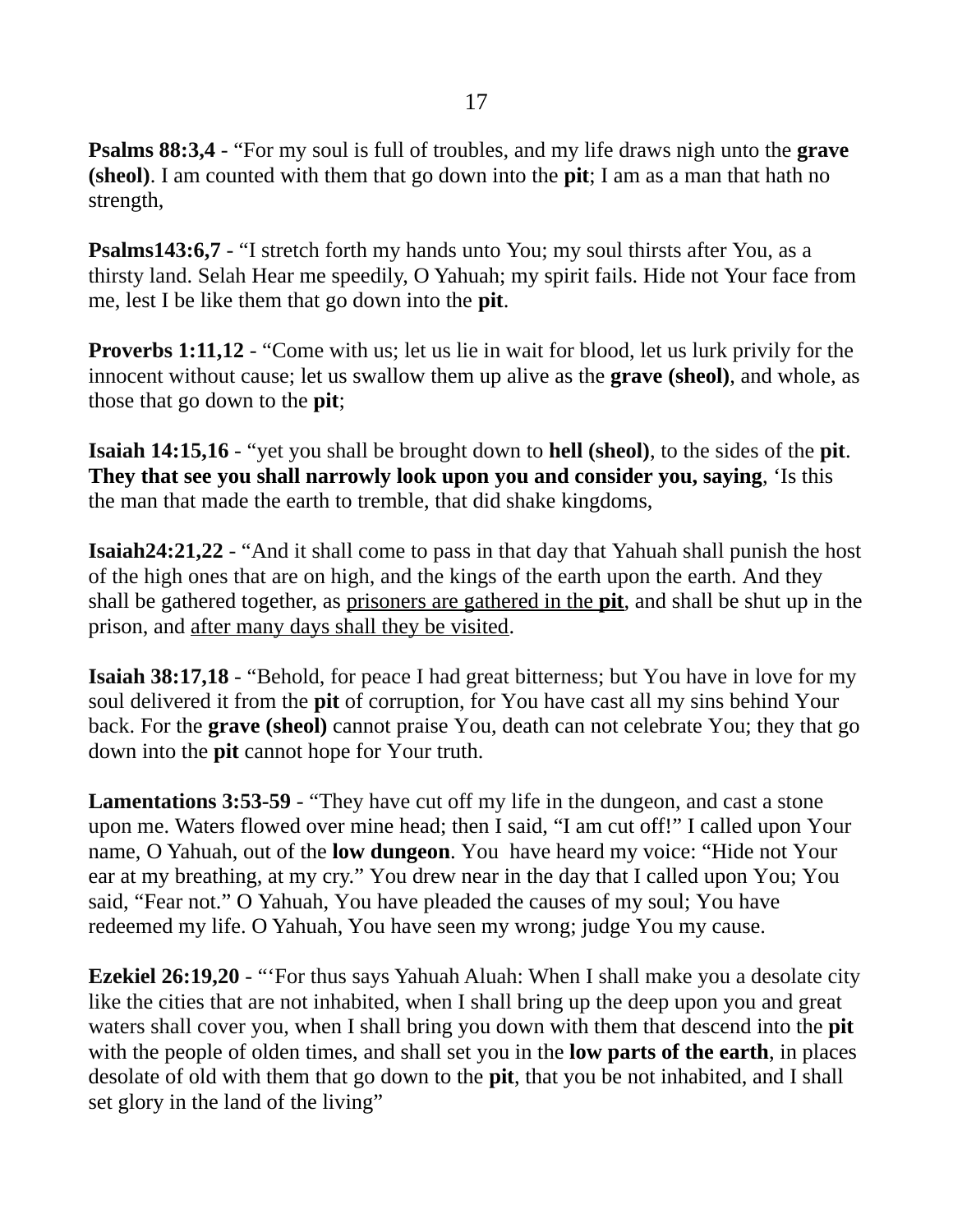**Ezekiel 31:13-17** - "on his ruin shall all the fowls of the heaven remain, and all the beasts of the field shall be upon his branches, to the end that none of all the trees by the waters exalt themselves for their height, neither shoot up their top among the thick boughs, neither their trees stand up in their height—all that drink water. For they are all delivered unto death, to the **nether parts** of the earth, in the midst of the children of men, with them that go down to the **pit**. Thus saith Yahuah Aluah: In the day when he went down to the **grave (sheol)** I caused a mourning. I covered the deep for him, and I restrained the floods thereof, and the great waters were stayed; and I caused Lebanon to mourn for him, and all the trees of the field fainted for him. I made the nations to shake at the sound of his fall, when I cast him down to **hell (sheol)** with them that descend into the **pit**; and all the trees of Eden, the choice and best of Lebanon, all that drink water, shall be **comforted in the nether parts of the earth**.

**Zechariah 9:11,12** - "As for you also, by the blood of your covenant, I have sent forth your prisoners out of the **pit** wherein is no water. Turn you to the stronghold, you prisoners of hope; even today do I declare that I will render double unto you,

**Ezekiel 32:18,23,24,25,29,30** - "

## **B. Greek New Testament Scriptures**

 **The KJV continued its deception by translating all occurrences of hades as hell even though hades is the temporary dwelling of all living souls waiting for the resurrection and judgment.** The NKJV corrected this error by using the name hades. Hades also includes the resting place for the righteous, called paradise. Hades has four compartments: for the righteous, the uncircumcised, the wicked and the fallen angels. The place of the righteous is also called Abraham's bosom. All the righteous patriarchs are living there today, including Abraham and king David.

**Matthew 22:32** – "But concerning the resurrection of the dead, have you not read what was spoken to you by Yahuah saying, 'I am the Aluah of Abraham, the Aluah of Isaac, and the Aluah of Jacob'? **Yahuah is not the Aluah of the dead, but of the living**."

 The region in sheol or hades for the wicked is called the pit, abyss, hell or the lowest depths of the pit in English. It is called Tartaroo or gehenna in Greek or gehenna in Hebrew. So it is a temporary place for the living souls of the wicked, in hades, not the place of final judgment in the Lake of Fire, in which they would be destroyed. **The KJV**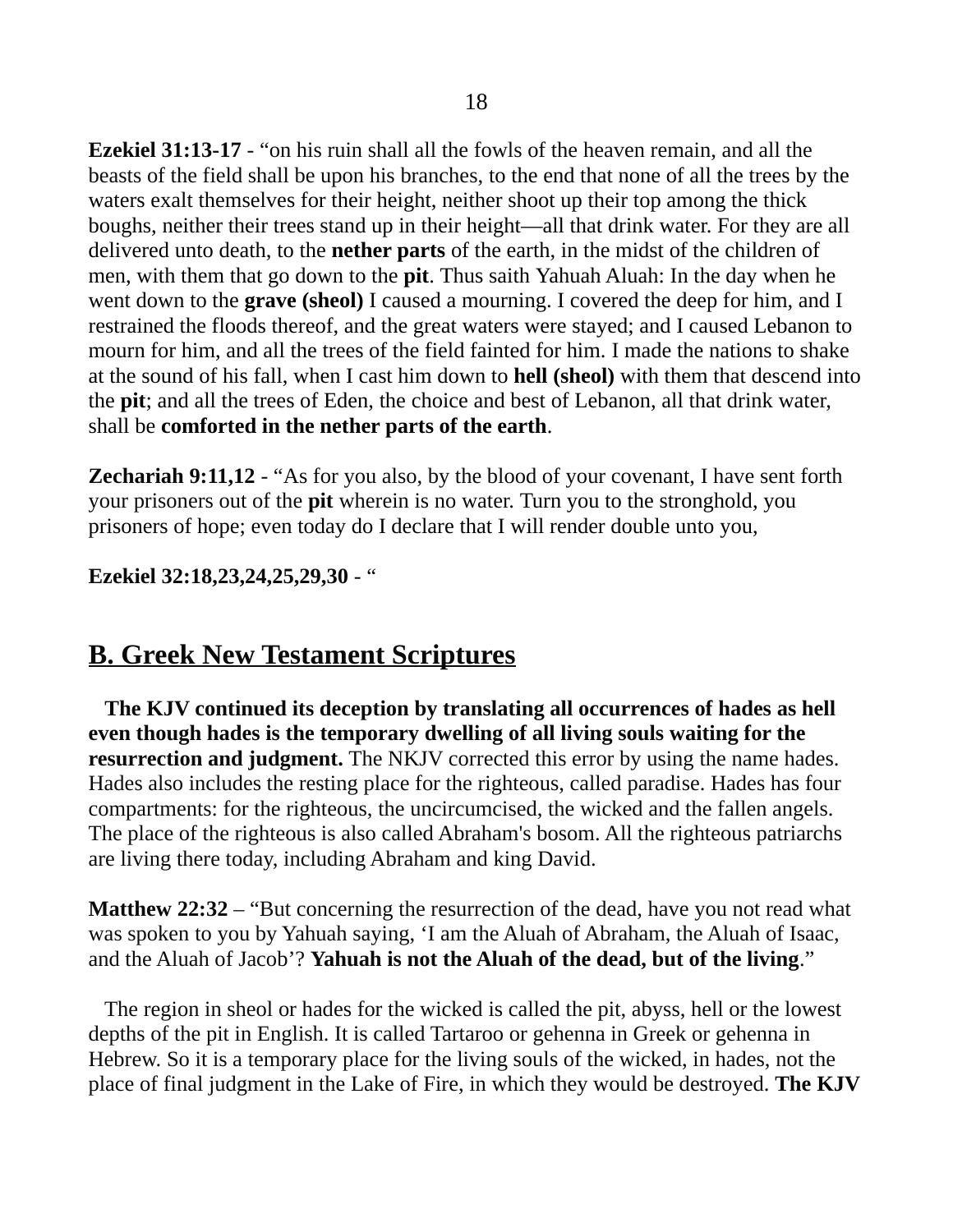**translates all of these places: hades (G86), gehenna (G1067), and tartaroo (G5020) as hell, causing confusion.**

#### **hades – G86, The Temporary Dwelling Place of All Living Souls**

 The verses, **Revelation 20:13-14,** below shows that hell is located in sheol or hades as a temporary dwelling place for the wicked. At the resurrection and judgment hell has to give them up. Yahusha has said below that He has the keys to death and hell. This implies that gates are required to hold the living souls in there. The lake of fire doesn't need gates, because the souls are destroyed there.

 The story of Lazarus and the rich man below, is a good description of the compartments in sheol or hades, with living souls communicating to each other. Paradise was called Abraham's bosom and he is living there today.

 King David is living in sheol or hades where he will be resurrected it is not accurate for the KJV to describe it as hell. David also said that Yahusha was in sheol or hades, but was not there very long.

 It is important for the righteous to know that they will be in Paradise visiting with their friends and family as soon as their body dies. No one except Yahusha, Enoch and Ezekiel have gone up to heaven or to eternal punishment until the resurrection and the judgment. So every living soul that has left their body is living in sheol or hades today.

**Matthew 11:23** - "And you, Capernaum, which are exalted unto heaven, shall be brought down to **hell (hades)**; for if the mighty works which have been done in you had been done in Sodom, it would have remained until this day.

**Matthew 16:18** - "And I say also unto you, that you are Peter, and upon this rock I will build My church; and the gates of **hell (hades)** shall not prevail against it.

**Luke 10:15** - "And you, Capernaum, which are exalted to heaven, shall be thrust down to **hell (hades)**.

**Luke 16:20-26**- "And there was a certain beggar named Lazarus, who was laid at his gate, full of sores and desiring to be fed with the crumbs which fell from the rich man's table. Moreover the dogs came and licked his sores. And it came to pass that the beggar died, and was carried by the angels into **Abraham's bosom**. The rich man also died, and was buried.And **in hell (hades), being in torment,** he lifted up his eyes and saw Abraham afar off and Lazarus in his bosom. And **he cried and said** , ' **Father Abraham**, have mercy on me, and send Lazarus that he may dip the tip of his finger in water and cool my tongue; for I am tormented in this flame.' But **Abraham said**, 'Son, remember that you in your lifetime received your good things, and likewise Lazarus evil things; but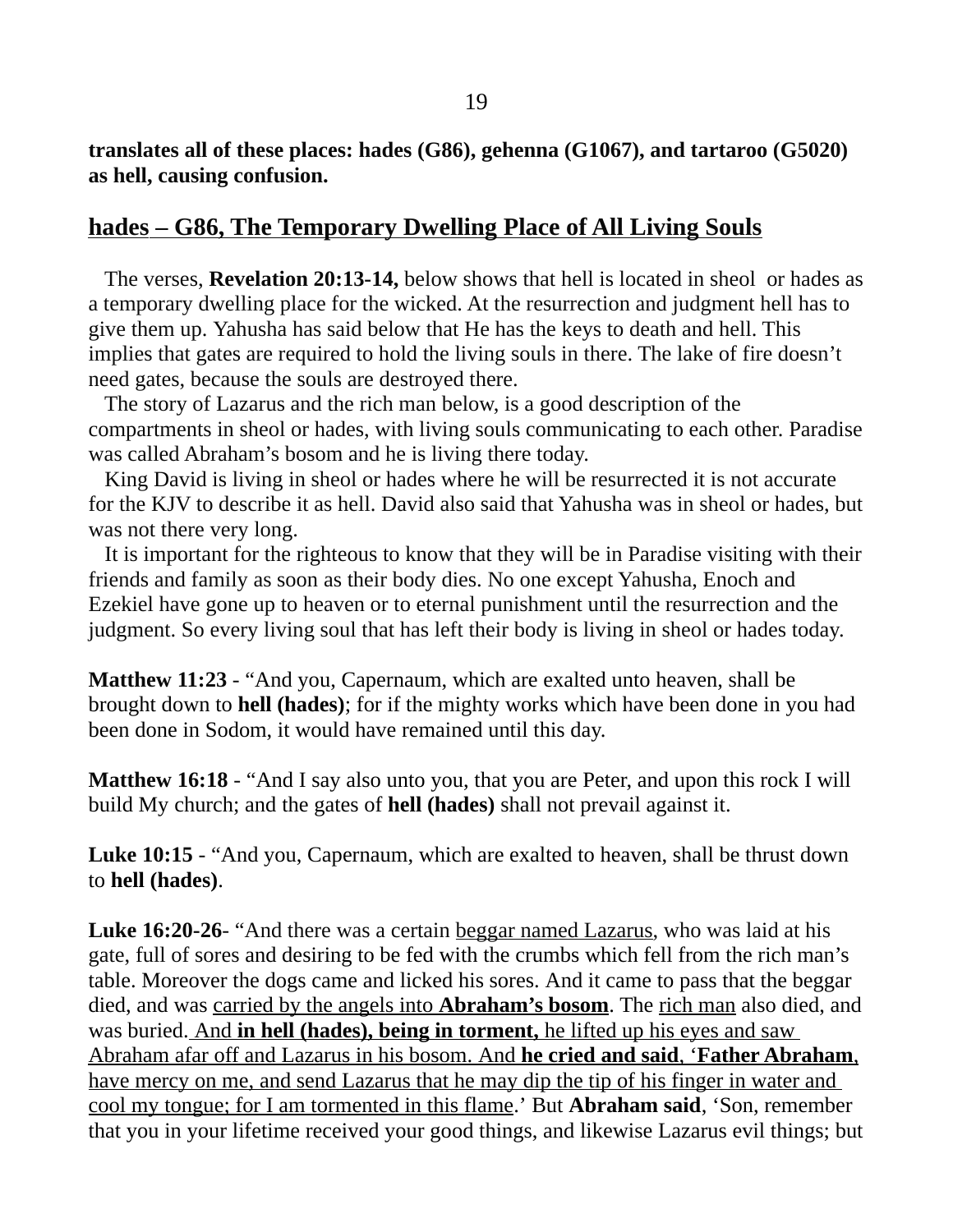**now he is comforted and you are tormented.** And besides all this, between us and you there is a great gulf fixed, so that they who would pass from here to you cannot; neither can they pass to us, that would come from there.'

**Acts 2:27** - "Therefore did my heart rejoice, and my tongue was glad; moreover also my flesh shall rest in hope, because You will not leave my soul in **hell (hades)**, neither will You suffer Your Holy One to see corruption.

Acts 2:31 - "David, foreseeing this, spoke concerning the resurrection of **Yahusha that 'His soul was not left in hell (hades)**, neither did His flesh see corruption.'

**1 Corinthians 15:55** - "O death, where is your sting? O **grave (hades)**, where is your victory?"

**Revelation 1:18** - "I am He that lives, and was dead; and behold, I am alive for evermore, Amen, and have the keys of **hell (hades)** and of death.

**Revelation 6:8** - "And I looked, and behold, a pale horse, and his name that sat on him was Death, and **hell (hades)** followed with him. And power was given unto them over a fourth part of the earth to kill with sword, and with hunger, and with death, and with the beasts of the earth.

**Revelation 20:13,14** - "And the sea gave up the dead which were in it; and death and **hell (hades) delivered up the dead which were in them**; and they were judged every man according to their works.

## **Paradeisos – G3857, Paradise of Hades and Heaven**

 Paradise is the region in sheol or hades where the souls of the righteous live. It is also called Abraham's bosom. The compartments of sheol or hades are described in the story of Lazarus and the rich man in **Luke 16:20-26** above. Yahusha went there when He was crucified and visited the souls that had died for the previous 4000 years.

Acts 2:31 - "David, foreseeing this, spoke concerning the **resurrection of the Messiah that 'His soul was not left in hades**, neither did His flesh see corruption.'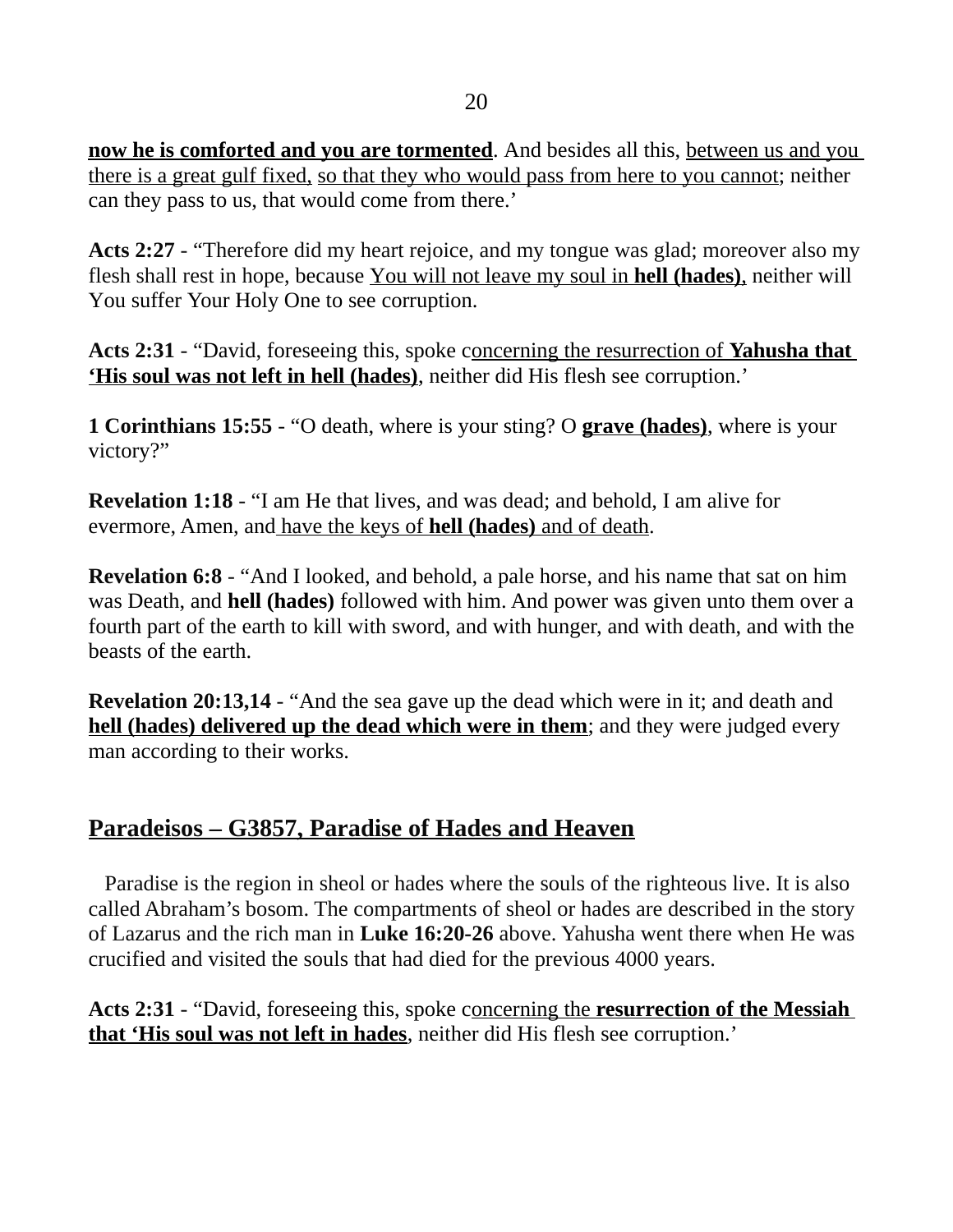**Luke 23:42,43** - "And he said unto Yahusha, "Master, remember me when You come into Your kingdom." And Yahusha said unto him, "Verily I say unto you, **today shall you be with Me in paradise."** 

**2 Corinthians 12:2-4** - "I knew a man in the Messiah more than fourteen years ago (whether in the body I cannot tell, or whether out of the body I cannot tell — Aluah knows). Such a one was caught up to **the third heaven**. And I knew such a man (whether in the body or out of the body I cannot tell — Aluah knows), and how he was caught up into paradise, and heard unspeakable words which it is not lawful for a man to utter.

**Revelation 2:7** - "He that hath an ear, let him hear what the Spirit saith unto the churches. To him that overcomes will I give to eat of the Tree of Life, which is in the midst of the **Paradise of Yahuah**.'

## **gehenna – G1067, Hell, The Abode of the Wicked in Hades**

**Matthew 5:22** - "But I say unto you, that whosoever is angry with his brother without a cause shall be in danger of the judgment; and whosoever shall say to his brother, 'Raca,' shall be in danger of the council; but whosoever shall say, 'You fool,' shall be in danger of **hell fire**.

**Matthew 5:29,30** - "And if your right eye cause you to fall, pluck it out and cast it from you; for it is profitable for you that one of your members should perish, and not that your whole **body should be cast into hell**. And if your right hand cause you to fall, cut it off and cast it from you; for it is profitable for you that one of your members should perish, and not that your whole **body should be cast into hell**.

**Matthew 10:28** - "And fear not them that kill the body, but are not able to kill the soul; but rather fear Him that is able to destroy both **soul and body in hell**.

**Matthew 18:9** - "And if your eye cause you to fall, pluck it out and cast it from you; it is better for you to enter into life with one eye, rather than having two eyes, to be cast into **hell fire**.

**Matthew 23:15** - "Woe unto you, scribes and Pharisees, hypocrites! For you compass sea and land to make one proselyte, and when he is made, you make him twofold more the child of **hell** than yourselves.'"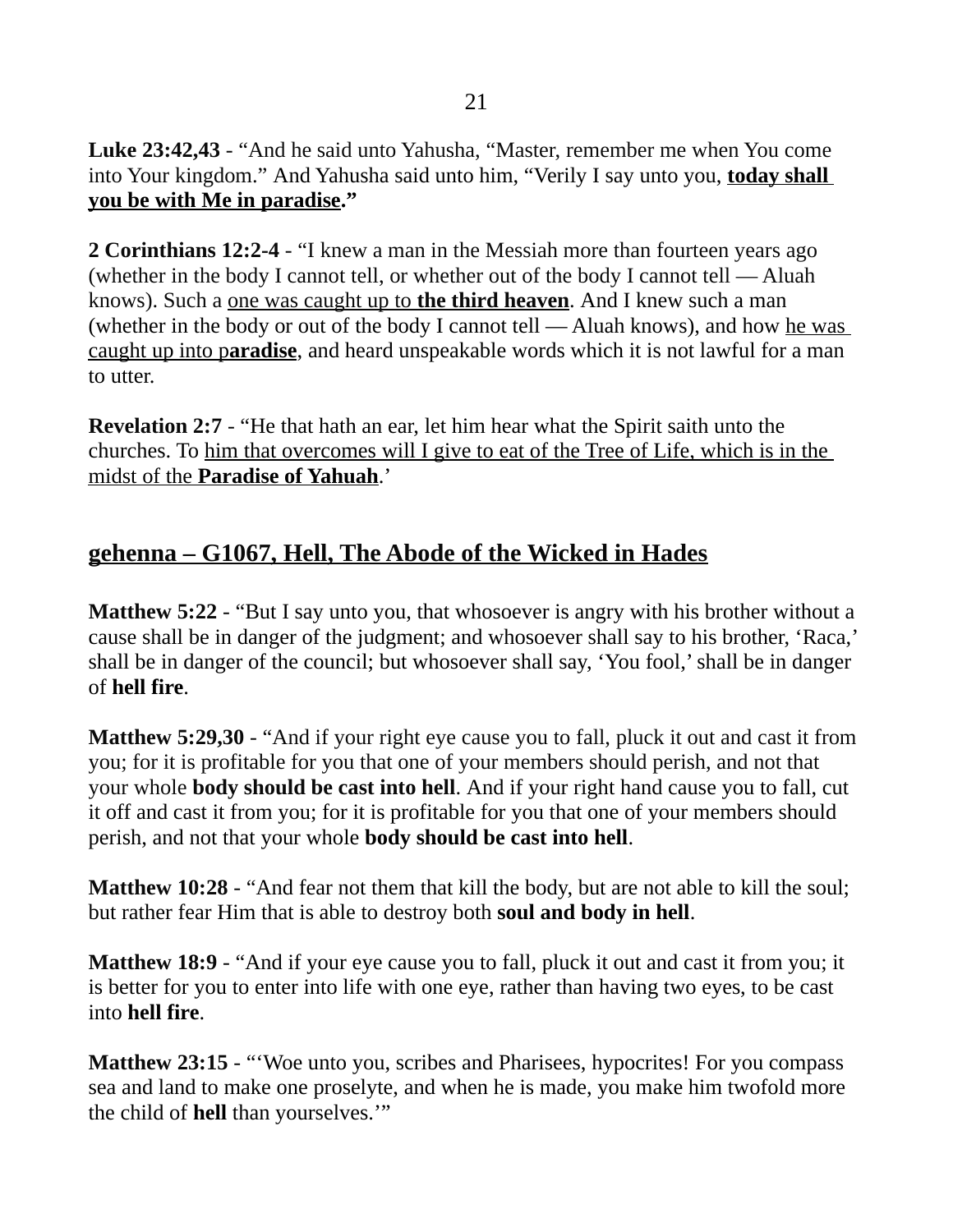**Matthew 23:33** - ""You serpents, you generation of vipers! How can you escape the damnation of **hell**?'"

**Mark 9:43-48** - "And if your hand cause you to fall, cut it off. It is better for you to enter into life maimed than, having two hands, to go into **hell, into the fire** that never shall be quenched, where 'their worm dies not, and the fire is not quenched.' And if your foot cause you to fall, cut it off. It is better for you to enter halt into life than, having two feet, to be cast into **hell**, **into the fire** that never shall be quenched, where 'their worm dies not, and the fire is not quenched.' And if your eye cause you to fall, pluck it out. It is better for you to enter into the Kingdom of Yahuah with one eye than, having two eyes, to be cast into **hell fire**, where 'their worm dies not, and the fire is not quenched.'"

**Luke 12:5** - "'And I say unto you, My friends, be not afraid of them that kill the body, and after that have no more that they can do. But I will forewarn you whom you shall fear: Fear Him that, after He hath killed, hath power to cast into **hell**; yea, I say unto you, fear Him!'"

**James 3:6** - "And the tongue is a fire, a world of iniquity. So is the tongue among our members that it defiles the whole body and sets on fire the course of nature; and it is set on **fire from hell**."

### **Tartaroo – G5020, The Lowest Abyss in hades**

 Fallen angels and demons are being held in the lowest abyss of sheol or hades until the final judgment, when they will be thrown in the lake of fire.

**2 Peter 2:4** - "For if Aluah spared not the angels who sinned, but cast them down to **hell** and delivered them into chains of darkness to be reserved unto judgment;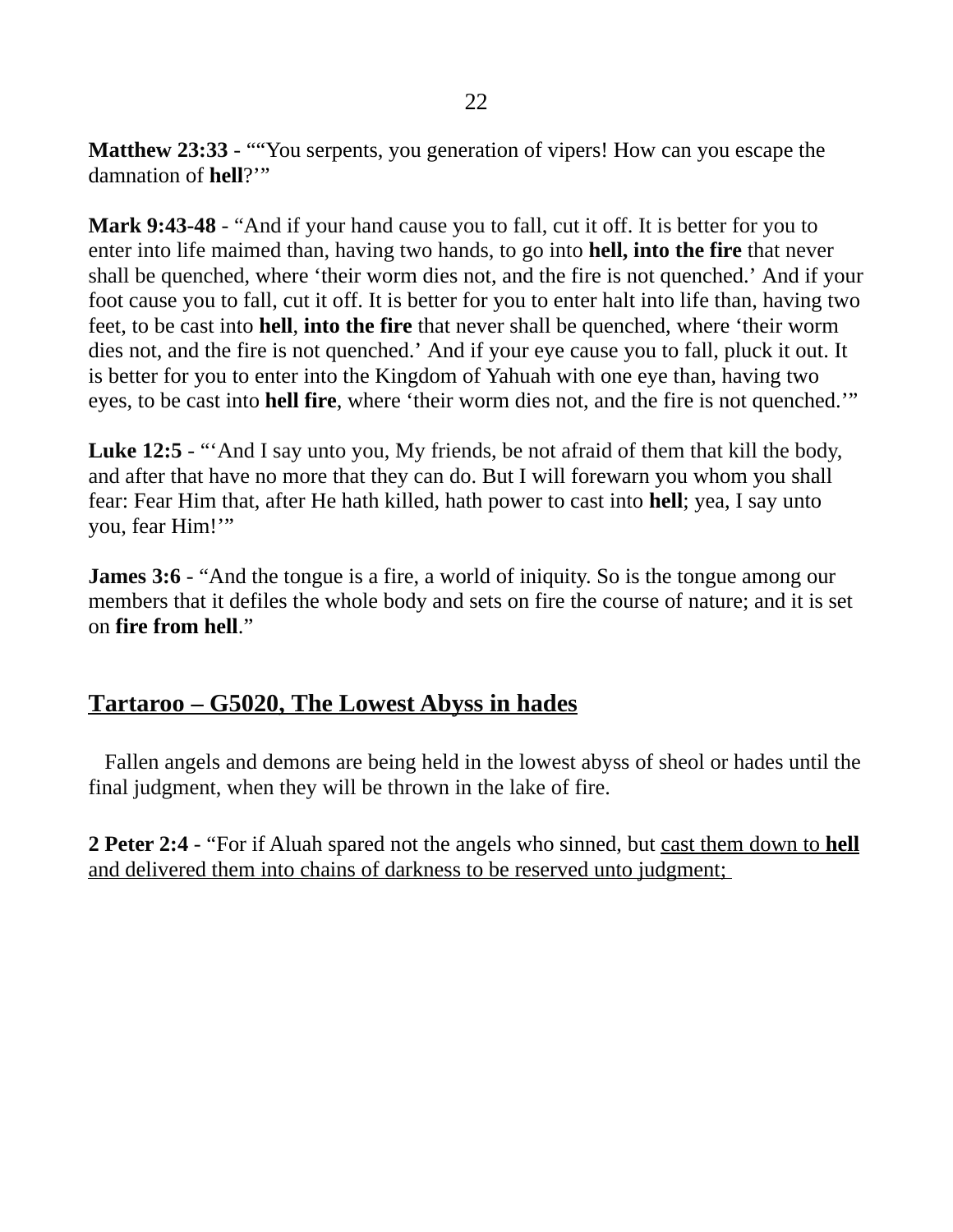## **3. Lie Down or Rest in Death**

 Strong's translates this word to mean lie down or rest. It occurs 212 times in the original KJV. It translates it as sleep 48 times, and <u>lie down or rest</u> 152 times. When referring to death, it uses sleep or slept with their fathers more than 43 times. But the NKJV translates those verses as rested. They both translate death as <u>lie down</u> 10 times.

 All living souls go to sheol or hades to sleep and rest in graves. However, they are very much alive and communicating with each other. The righteous are living in paradise, and the wicked are in the pit, abyss, or hell. Graves are like a bedroom, not the burial place of the body.

## **A. Hebrew Scriptures**

#### **Shakab – H7901, Sleep as Death ( NKJV calls it rest )**

**Deu 31:16** - "And Yahuah said unto Moses, 'Behold, you shall sleep with your fathers:"

2 Sam 7:12 - "And when your days be fulfilled and you shall sleep with your fathers"

**1 Kings 1:21** - "when my lord the king shall sleep with his fathers"

**1 Kings 2:10** - "So David slept with his fathers, and was buried in the city of David."

**Job 7:21** - "For now shall I sleep in the dust"

**Psalms 13:3 - "**Consider and hear me, O Yahuah my Aluah; lighten mine eyes, lest I sleep the sleep of death" (uses yashen - H3462, and maveth - H4194)

The following verses use the same language. **1 Kings 11:21, 43; 14:20, 31; … 16:28; 22:40; 2 Kings 8:24; … 2 Ch 16:13;...33:20** 

#### **Shakab – H7901, Lie Down as Death**

**Gen 47:30** - "But I will lie with my fathers, and you shall carry me out of Egypt and bury me in their burying place."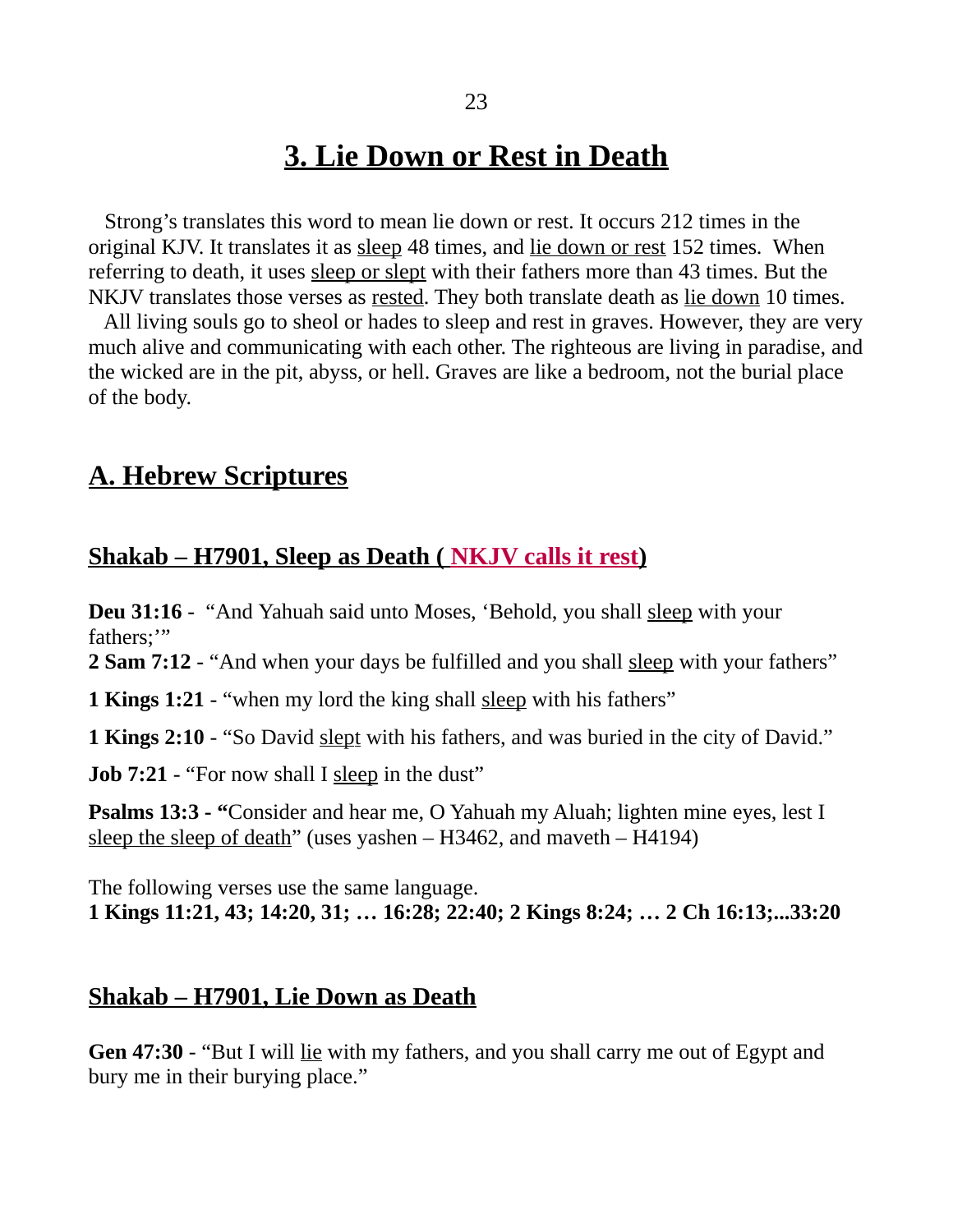**Judges 5:27 - "**At her feet he bowed, he fell, he lay down; at her feet he bowed, he fell; where he bowed, there he fell down dead.**"**

**Job 14:12** - "so man lies down and rises not; till the heavens be no more they shall not awake, nor be raised out of their sleep.

**Isa 43:17 - "**Who brings forth the chariot and horse, the army and the power (they shall lie down together, they shall not rise; they are extinct, they are quenched as like a wick)"

#### **Lying Down Alive In the Pit After Death**

| Shakab | H7901 | lie down |
|--------|-------|----------|
| Bowr   | H953  | pit      |
| Qeber  | H6913 | graves   |
| sheol  | H7585 | hell     |

 Sheol is in the nether parts of the earth as a dwelling place for all living souls to wait for the resurrection and judgment. The pit is only one region in sheol for the living souls of the wicked. It is also referred to as hell. The KJV causes confusion by translating all of sheol as hell. Hell is also used to translate gehenna in the New Testament, which is the Greek name for the pit.

 The pit is the lowest region in sheol or hades. The graves are in the pit. But the souls are alive and speaking. Notice that Pharaoh is comforted in the pit with all his multitude living with him. Notice that Meshech and Tubal will not go down to the pit. So they must have gone to another region in sheol.

**Ezekiel 31:18** - "To whom are you thus like in glory and in greatness among the trees of Eden? yet shall you be brought down with the trees of Eden unto the **nether parts of the earth.** you shall **lie** in the midst of the uncircumcised with them that are slain by the sword. "'This is Pharaoh and all his multitude, saith Yahuah Aluah.'"

**Ezekiel 32:18-32** – "18 "Son of man, wail for the multitude of Egypt and cast them down, even her and the daughters of the famous nations, unto the **nether parts of the earth** with them that go down into the **pit**.

19 'Whom do you pass in beauty? Go down, and be you **laid** with the uncircumcised.' 20 They shall fall in the midst of them that are slain by the sword. She is delivered to the sword; draw her and all her multitudes.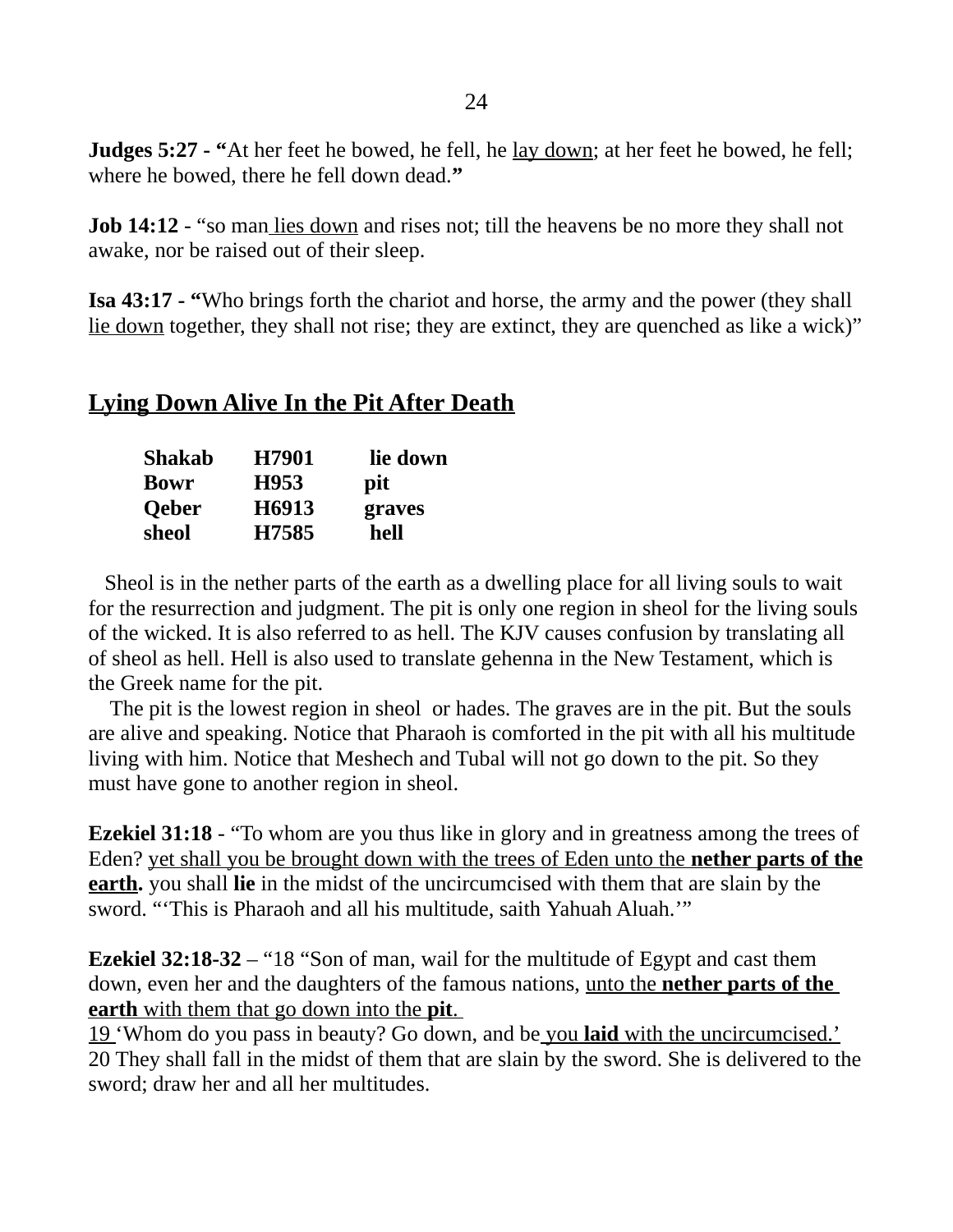21 The strong among the mighty shall **speak to him** out of the midst of **hell** with them that help him: 'They are gone down; they lie uncircumcised, slain by the sword.'

22 " Assyria is there and all her company; his **graves** are about him, all of them slain, fallen by the sword,

23 whose **graves** are set in the sides of the **pit** and her company is round about her **grave**; all of them slain, fallen by the sword, which caused terror in the land of the living.

24"There is Elam and all her multitude round about her **grave**, all of them slain, fallen by the sword, who are gone down uncircumcised into the **nether parts of the earth**, who caused their terror in the land of the living; yet have they borne their shame with them that go down to the **pit**.

25 They have **set her a bed** in the midst of the slain with all her multitude.Her **graves** are round about him, all of them uncircumcised, slain by the sword. Though their terror was caused in the land of the living, yet have they borne their shame with them that go down to the **pit** . He is put in the midst of them that are slain.

26 "There is Meshech, Tubal, and all her multitude. Her **graves** are round about him, all of them uncircumcised, slain by the sword, though they caused their terror in the land of the living.

27 And **they shall not lie with the mighty that are fallen of the uncircumcised, who are gone down to hell** with their weapons of war; and they have laid their swords under their heads, but their iniquities shall be upon their bones, though they were the terror of the mighty in the land of the living.

28 yes, you shall be broken in the midst of the uncircumcised, and shall **lie** with them that are slain with the sword.

29 "There is Edom, her kings and all her princes, who with their might are **laid** by them that were slain by the sword. They shall **lie** with the uncircumcised and with them that go down to the **pit.**

30 "There are the princes of the north, all of them, and all the Sidonians, who are gone down with the slain. With their terror they are ashamed of their might, and they **lie** uncircumcised with them that are slain by the sword, and bear their shame with them that go down to the **pit**.

31 " **Pharaoh shall see them, and shall be comforted over all his multitude** , even Pharaoh and all his army slain by the sword, saith the Yahuah Aluah.

32 For I have caused My terror in the land of the living; and he shall be **laid** in the midst of the uncircumcised with them that are slain with the sword, even Pharaoh and all his multitude, saith the Yahuah Aluah."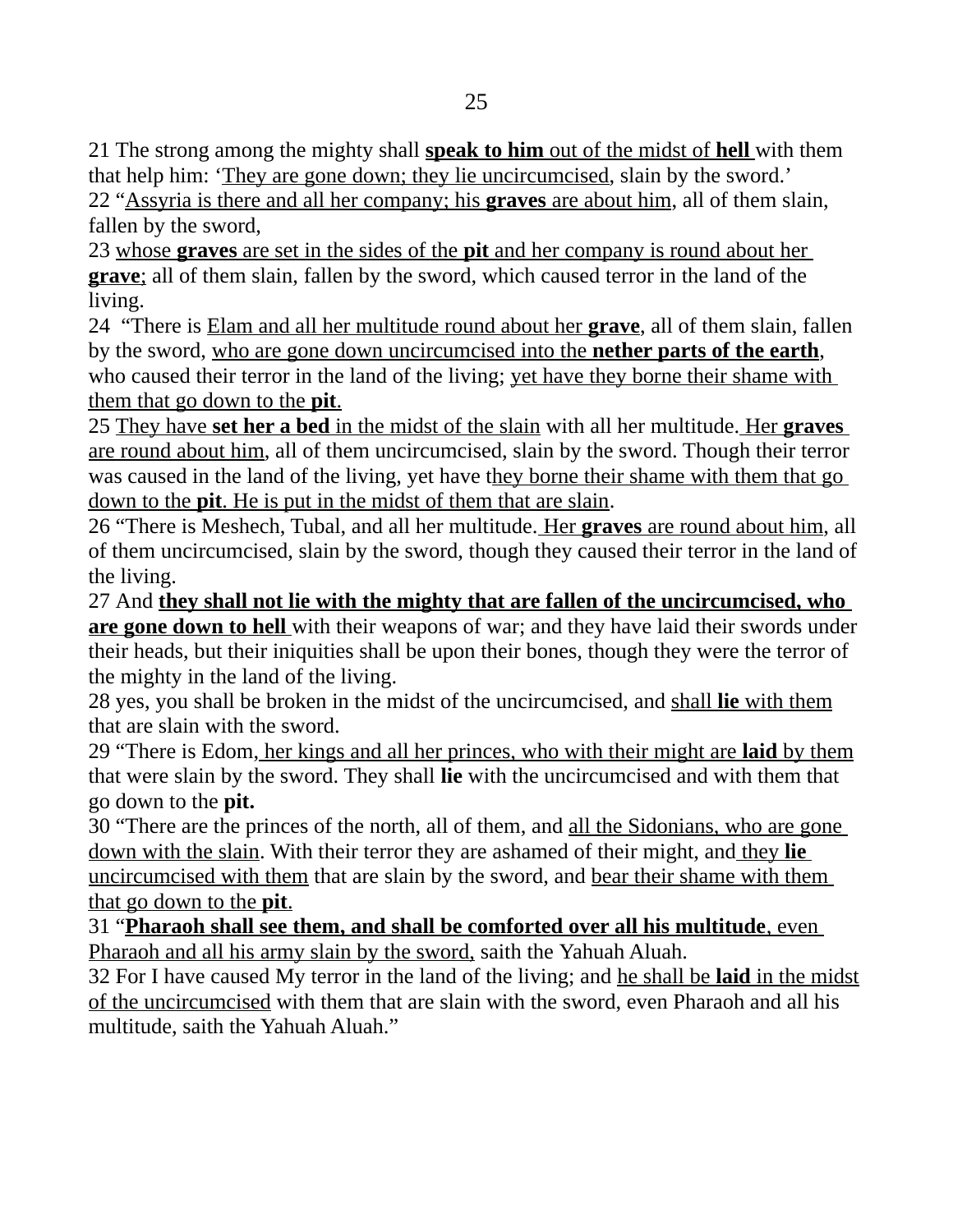## **B. Greek New Testament Scriptures**

### **Koimao – G2837, Sleep as Death**

G2837 is translated as sleep or asleep in death, 17 times, and as dead once. It uses the word as natural restful sleep 4 times. Graves is from mnemeion, G3419. Laid or buried is from prostithemi, G4369.

**Matt 27:52** - "And the graves were opened; and many bodies of the saints who **slept** arose"

**John 11:11-14** – "These things said He, and after that He said unto them, "Our friend Lazarus **sleeps**; but I go, that I may awaken him out of **sleep**." Then said His disciples, "Master, if he **sleeps** he shall do well." However Yahusha spoke of his death, but they thought that He had spoken of the taking of **rest in sleep**. Then Yahusha said unto them plainly, "**Lazarus is dead**."

**Acts 7:59,60 - "**And they stoned Stephen as he called upon Aluah and said, "Master Yahusha, receive my spirit!" And he kneeled down and cried with a loud voice, "Yahuah, charge not this sin against them." And when he had said this, **he fell asleep**.

**Acts 13:36 - "**For David, after he had served his own generation by the will of Aluah, fell **asleep** and was **laid** with his fathers, and saw corruption**"**

**1 Corinthians 7:39 - "**The wife is bound by the law as long as her husband lives. But if her husband be **dead,** she is at liberty to be married to whom she will, but only in Yahuah.**"**

**1 Corinthians 11:30 - "**For this cause many are weak and sickly among you, and many **sleep**."

**1 Corinthians 15:6 - "**He was seen by over five hundred brethren at once, of whom the greater part remain unto this present, but some have fallen **asleep**."

**1 Corinthians 15:18 - "**Then also those who have fallen **asleep** in the Messiah have perished."

**1 Corinthians 15:20 - "**But now the Messiah is risen from the dead, and become the firstfruits of those who **slept**."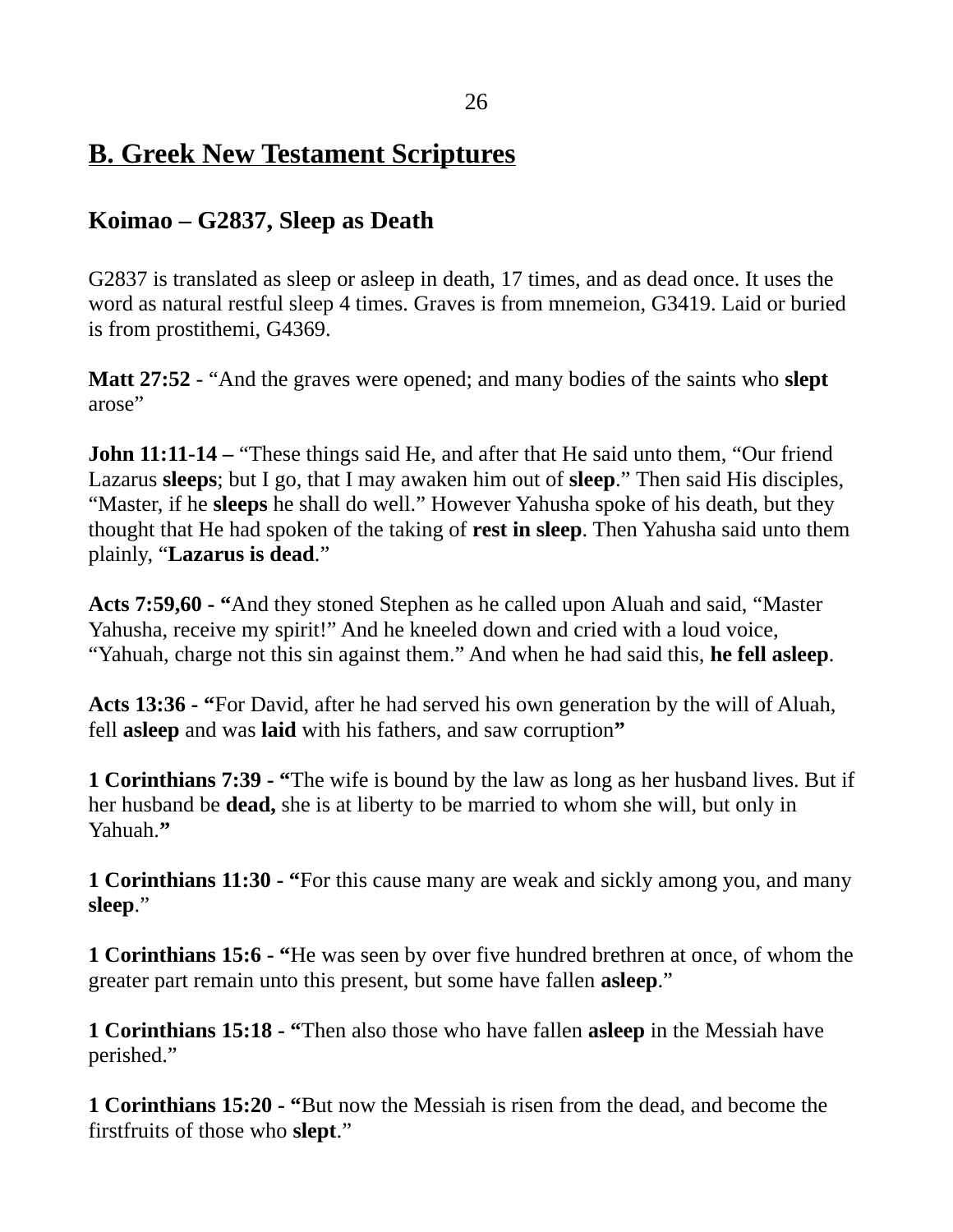**1 Corinthians 15:51 - "**Behold, I show you a mystery: We shall not all **sleep**; but we shall all be changed."

**1 Thessalonians 4:13-15 - "**But I would not have you to be ignorant, brethren, concerning those who are **asleep**, that you sorrow not, even as others who have no hope. For if we believe that Yahusha died and rose again, even so will Aluah bring with Him those also who **sleep** in Yahusha. For this we say unto you by the word of Yahuah: that we who are alive and remain unto the coming of Yahuah, shall not precede those who are **asleep**."

**2 Peter 3:4 - "'**Where is the promise of His coming? For since the fathers fell **asleep**, all things continue as they were from the beginning of the creation.'"

### **Anapauo - G373, G372, Rest as Death**

G373 occurs 12 times and G372, 4 times. Twice it specifically refers to souls after death, waiting for the resurrection in **Revelation 6 and 14**. It is mostly used as rest for the souls of the living. It is interesting that it specifically applies to rest for the soul, not the body.

 Notice that the souls of the martyrs in **Revelation 6:9-11**, are speaking and resting in sheol or hades wearing white robes, while they wait for the resurrection. They are not asleep.

**Mt 11:28, 29 - "'Come unto Me all you that labor and are heavy laden, and I will give** you **rest** (G373). Take My yoke upon you and learn of Me, for I am meek and lowly in heart, and you shall find **rest** (G372) unto your souls"

**Luke 11:24** - "When the unclean spirit is gone out of a man, he walks through dry places seeking **rest** (G372); and finding none, he saith, 'I will return unto my house whence I came out.'"

**1 Corinthians 16:18** - "For they have **refreshed** (G373) my spirit and yours; therefore acknowledge you those who are such."

**2 Corinthians 7:13** - "Therefore we were comforted in your comfort. you a, we rejoiced exceedingly more for the joy of Titus, because his spirit was **refreshed** (G373) by you all."